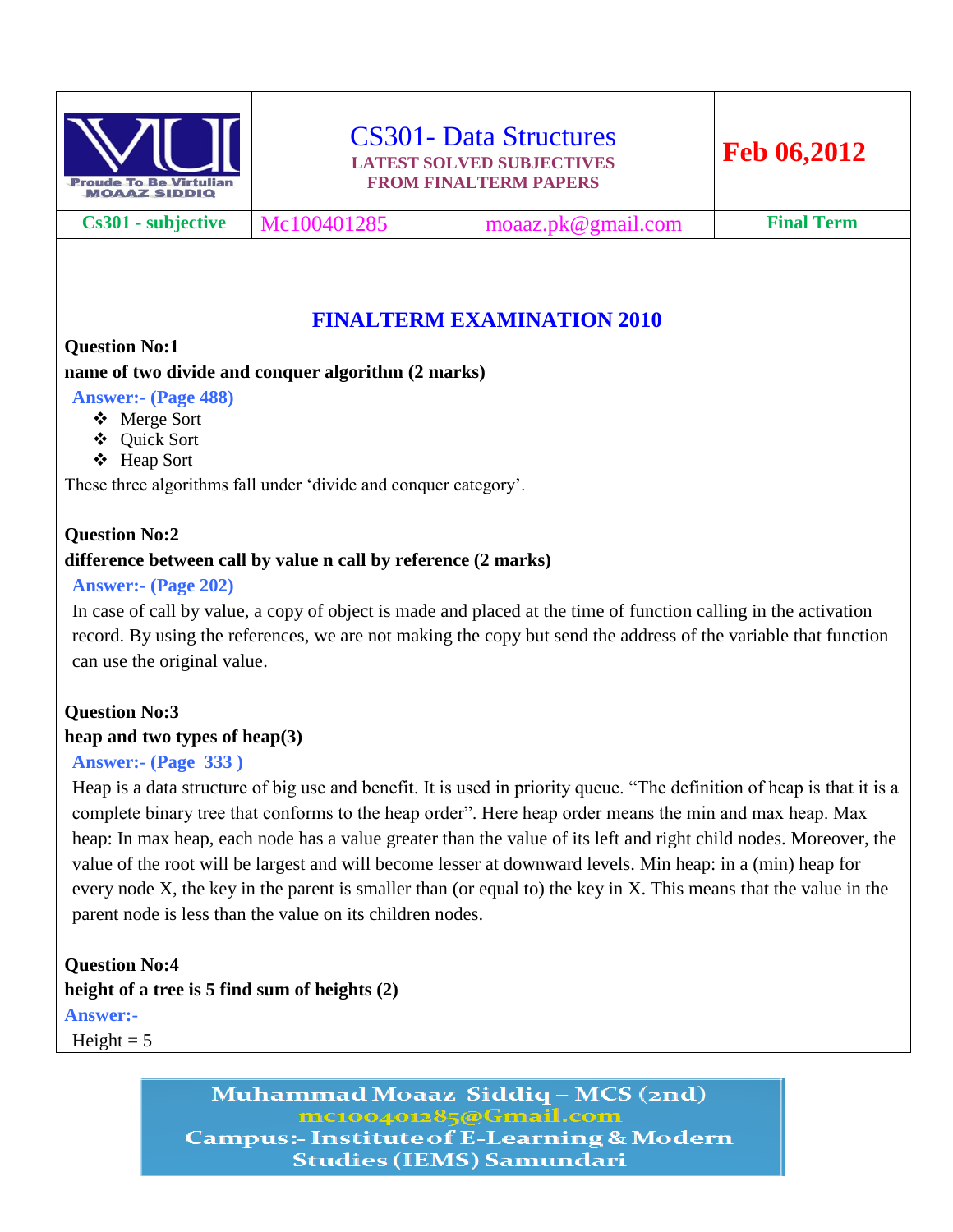Nodes =  $2^h$ h =  $2^s$  =  $32$ Sum of Nodes = N- $(h+1)$ = 32- $(5+1)$  = 32- $6$  = 26

**Question No: 5 Here is an array with exactly 15 elements: 1 2 3 4 5 6 7 8 9 10 11 12 13 14 15. Suppose that we are doing a binary search for an element. Indicate any elements that will be found by examining two or fewer numbers from the array. (Marks: 5)**

#### **Answer:- [Click here for detail](http://www.dreamincode.net/forums/topic/259332-serial-search-of-an-array-and-binary-search/)**

If there is an array of 15 elements, {1, 2, 3, 4, 5, 6, 7, 8, 9, 10, 11, 12, 13, 14, 15} it wants to know which elements can be discovered by examining two or fewer elements. I want assume the divide and conquer aspect of a binary search, so that leads me to think these elements will be found 1, 2, 14, 15, 7, 3

rather; 1, 2, 3, 4, 6, 8, 14, 15 1 and 15 for heads and tails 2, and 14 for next elements (following or preceding) 1/2 of 15 is either 6, or 8, from 7.5 and  $1/2$  of  $6 = 3$  $1/2$   $8 = 4$ 

**Note: - I am not sure about answer; I feel Question logic is not clear.**

## **FINALTERM EXAMINATION 2010**

#### **Q1 Write one example of hashing?**

**Answer: (page 459)**

Hashing can be used to store the data. Suppose we have a list of fruits. The names of Fruits are in string. The key is the name of the fruit. We will pass it to the hash Function to get the hash key. HashCode ("apple")  $= 5$ We pass it to the string "apple". Resultantly, it returns a number 5.

#### **Q2 Height of a tree is 5 find sum of heights**

**Answer:- rep**

**Q3 How do we carry out degeneration of Complete Binary Tree?**

**Answer: [Click here for detail](http://books.google.com.pk/books?id=LVLjfM_ZDQUC&pg=PA265&lpg=PA265&dq=degeneration+of+Complete+Binary+Tree&source=bl&ots=dGRndTHlK7&sig=Vi9ds0FwkgrnBWkziA1ZUnv3lqM&hl=en&sa=X&ei=bBstT9y2H8idOuez0ekN&sqi=2&ved=0CDsQ6AEwBQ#v=onepage&q=degeneration%20of%20C)**

Degeneration of the (original) binary tree is mainly reflected by degeneration of the internal infix trees and less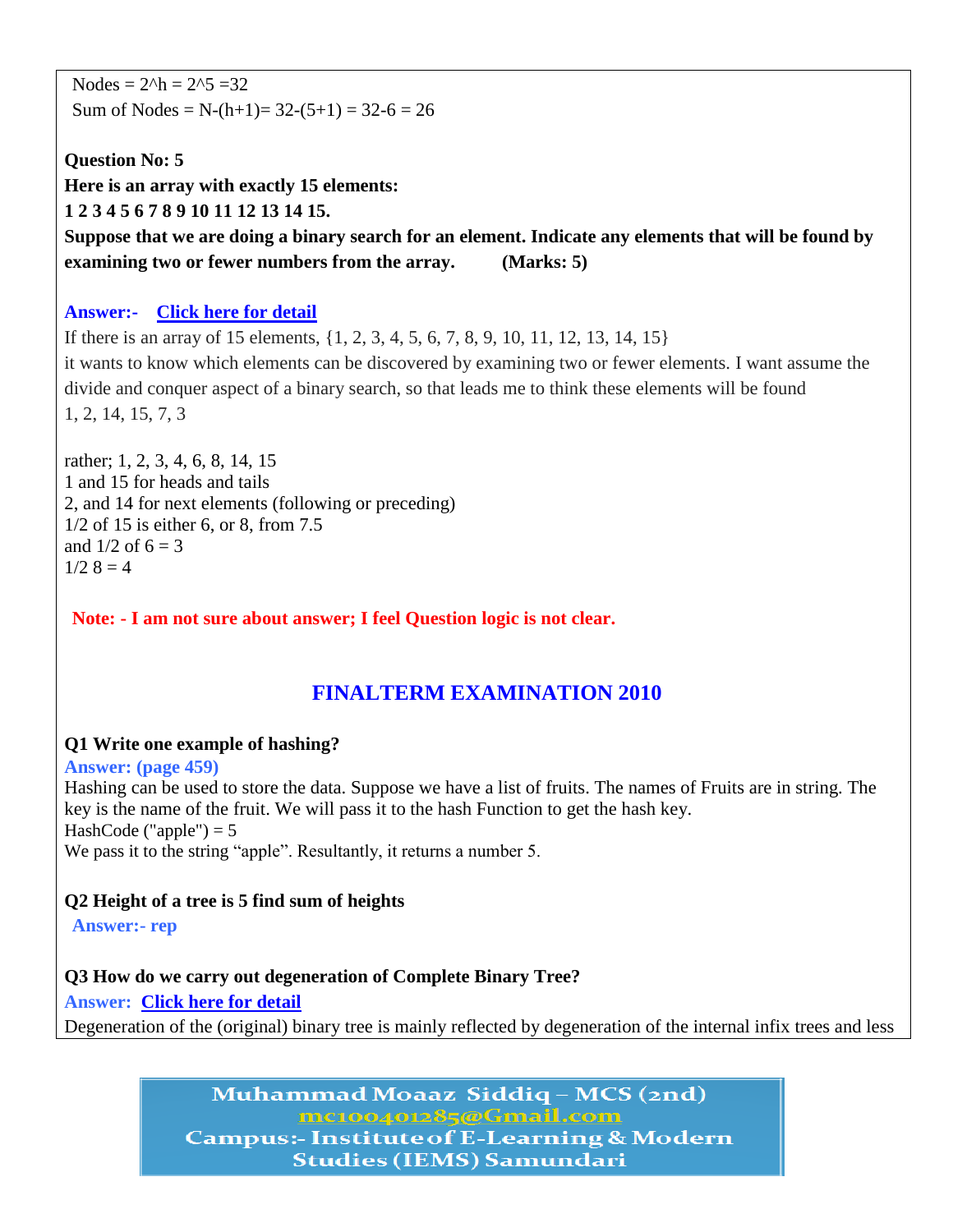by degeneration of the external height of the PPbin tree.

## **Q4 What is a skip List?**

### **Answer:- (Page 446**)

A skip list for a set *S* of distinct (key, element) items is a series of lists *S*0, *S*1 , … , *Sh* such that

• Each list *Si* contains the special keys +∞ and -∞

• List *S*0 contains the keys of *S* in non-decreasing order

•Each list is a subsequence of the previous one, i.e.,

*S*<sup>0</sup> ⊇ *S*<sup>1</sup> ⊇ … ⊇ *S<sup>h</sup>*

•List  $S_h$  contains only the two special keys

## **Q5 How we can generate a maze with the help of union**

#### **Answer:- (Page 424)**

How can we generate maze? The algorithm is as follows:

- Randomly remove walls until the entrance and exit cells are in the same set.
- $\triangle$  Removal of the wall is the same as doing a union operation.
- Do not remove a randomly chosen wall if the cells it separates are already I the same set.

### **Q7 Following is an array with exactly 15 elements:**

## **1 2 3 4 5 6 7 8 9 10 11 12 13 14 15.**

**Suppose that we are doing a binary search for an element. Indicate any elements that will be found by examining two or fewer numbers from the array. 5**

**Answer:- Repeat**

# **FINALTERM EXAMINATION 2010**

**( Marks: 10 ) Write down the C++ code to implement insertion sort algorithm. Answer:- (Page 483)** Following is the code of the insertion sort in C++. void insertionSort(int \*arr, int N) { int pos, count, val; for(count=1; count < N; count++) {  $val = arr[count]$ ; for(pos=count-1;  $pos \ge 0$ ; pos--) if  $\text{ar}[\text{pos}] > \text{val}$  $arr[pos+1]=arr[pos];$ else break;  $\ar[rpos+1] = val;$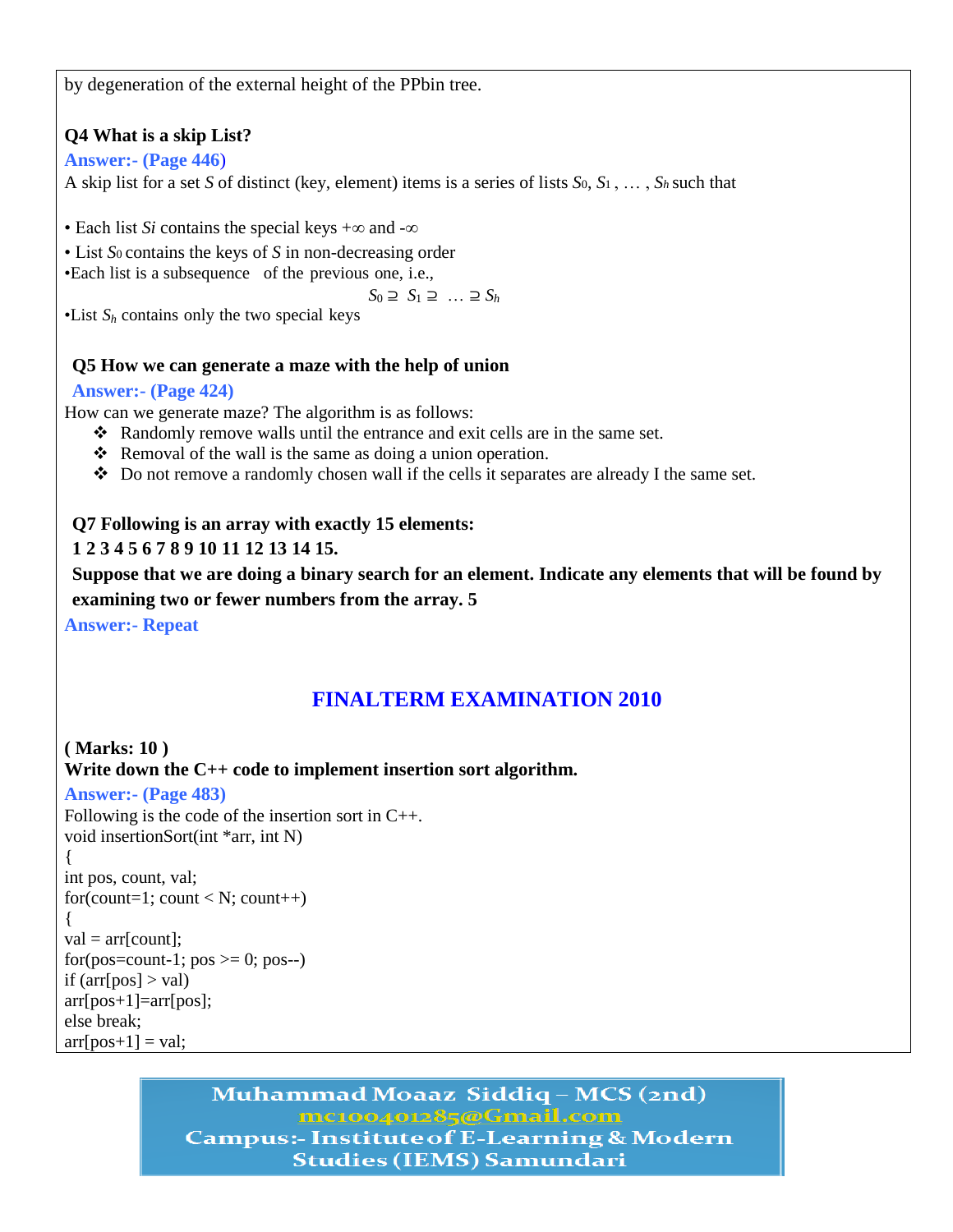## **Q2. What is Table ADT? Discuss any two implementations of table ADT. ( Marks: 5)**

**Answer:- (Page 427, 428)**

The table, an abstract data type, is a collection of rows and columns of information. Implementation of Table o Unsorted Sequential Array o Sorted Sequential Array

#### **Question No: 3**

} }

**Suppose we have the following representation for a complete Binary Search Tree, tell the Left and Right child nodes and Parent node of the node D ( Marks: 5)**

| $\mathbf{A}$ |                                        |                 |                                                                          |  |  |  |  | $B C D E F G H I J K L M N O P Q$                       |  | $\vert R \vert S$ | T               | $\cdots$ |
|--------------|----------------------------------------|-----------------|--------------------------------------------------------------------------|--|--|--|--|---------------------------------------------------------|--|-------------------|-----------------|----------|
|              | $\begin{array}{c c} 2 & 3 \end{array}$ | $\vert 4 \vert$ | $\begin{array}{c c c c c c c c c} \hline 5 & 6 & 7 \\\hline \end{array}$ |  |  |  |  | 8   9   10   11   12   13   14   15   16   17   18   19 |  |                   | 20 <sup>1</sup> | .        |

#### **Answer:-**

parent: B using formula $(i/2)$ left child:-H 2i=2\*4=8=H Right child:-I  $2i+1=8+1=9=$ I

#### **Question No: 4**

.Consider the following max heap. Add node 24 in it and show the resultant Heap. **( Marks: 3 )**

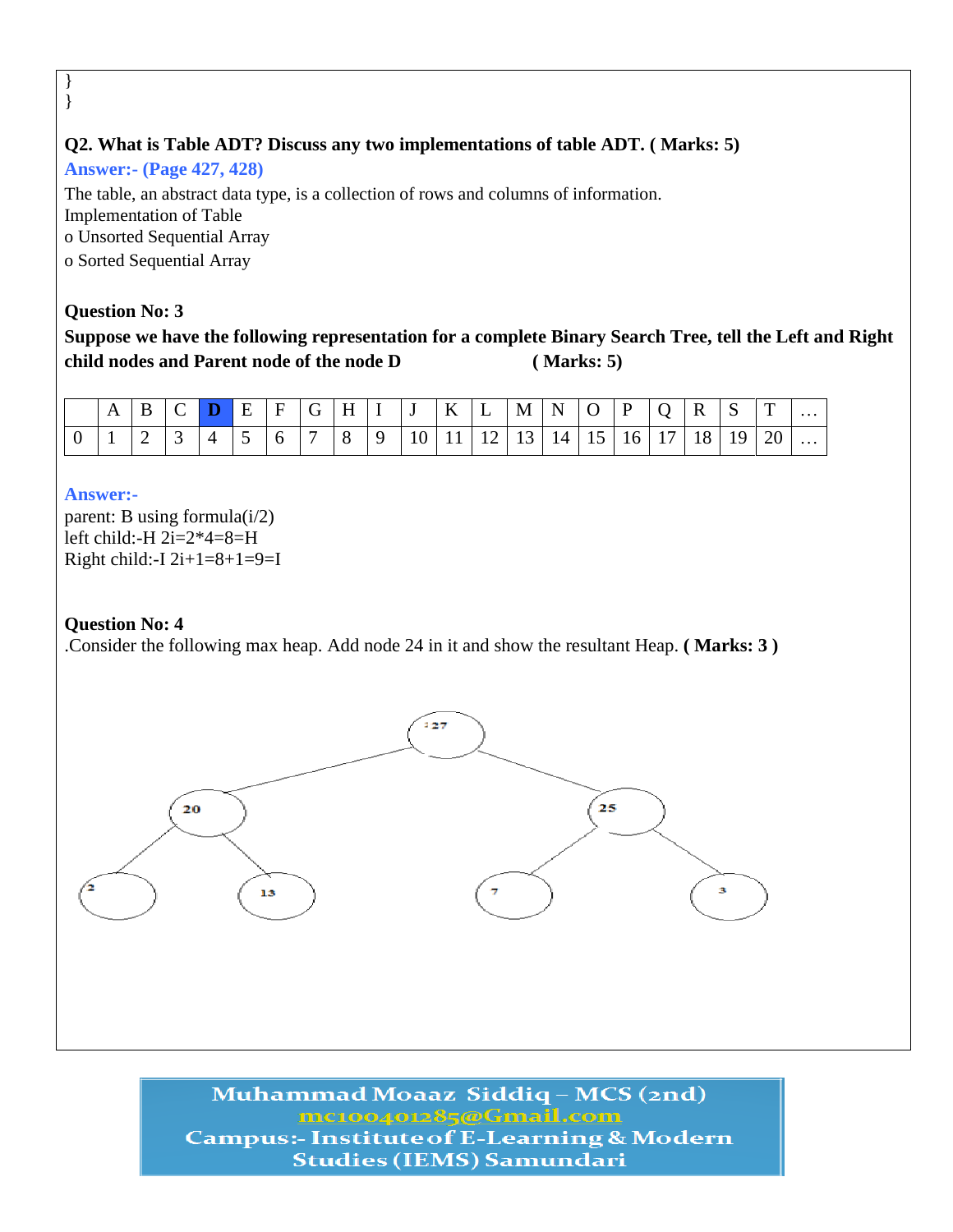

**Question No: 5 ( Marks: 3 )**

**Here is an array of 10 integers.**

**5 3 8 1 7 0 2 6 4.** 

**Draw this array after the first iteration of the large loop in a selection sort (Sorting from smallest to largest)**

**Answer:-**

|                                | 5 | 3 | 8              | 9 | 1 |   | 0 | $\overline{2}$ | 6 | 4 |
|--------------------------------|---|---|----------------|---|---|---|---|----------------|---|---|
| 1 <sup>st</sup><br><b>step</b> |   | 3 | 8              | 9 | 1 | 7 |   | 2              | 6 | 4 |
| 2 <sup>nd</sup><br>step        | 0 |   | 8              | 9 |   | 7 | 5 | 2              | 6 | 4 |
| 3 <sup>rd</sup><br>step        | 0 | 1 |                | 9 | 3 | 7 | 5 |                | 6 | 4 |
| $4^{\rm th}$<br>step           | 0 | 1 | $\overline{2}$ |   |   | 7 | 5 | 8              | 6 | 4 |
| 5 <sup>th</sup><br>step        | 0 | 1 | $\overline{2}$ | 3 |   | 7 | 5 | 8              | 6 |   |
| $6^{\text{th}}$<br>step        | 0 | 1 | $\overline{2}$ | 3 | 4 |   |   | 8              | 6 | 9 |
| 7 <sup>th</sup><br>step        | 0 | 1 | $\overline{2}$ | 3 | 4 | 5 |   | 8              |   | 9 |
| 8 <sup>th</sup><br>step        | 0 | 1 | $\overline{2}$ | 3 | 4 | 5 | 6 |                |   | 9 |

## **Question No: 6 ( Marks: 3 )**

**What is an Equivalent relation? Give any two examples.**

#### **Answer : (page 387)**

‗A binary relation R over a set S is called an *equivalence relation* if it has following properties':

- 1. Reflexivity: for all element  $x \nightharpoonup S$ ,  $x R x$
- 2. Symmetry: for all elements x and y, x R y if and only if y R x
- 3. Transitivity: for all elements x, y and z, if x R y and y R z then x R z
- Example; sets of peoples ,electric circuit domain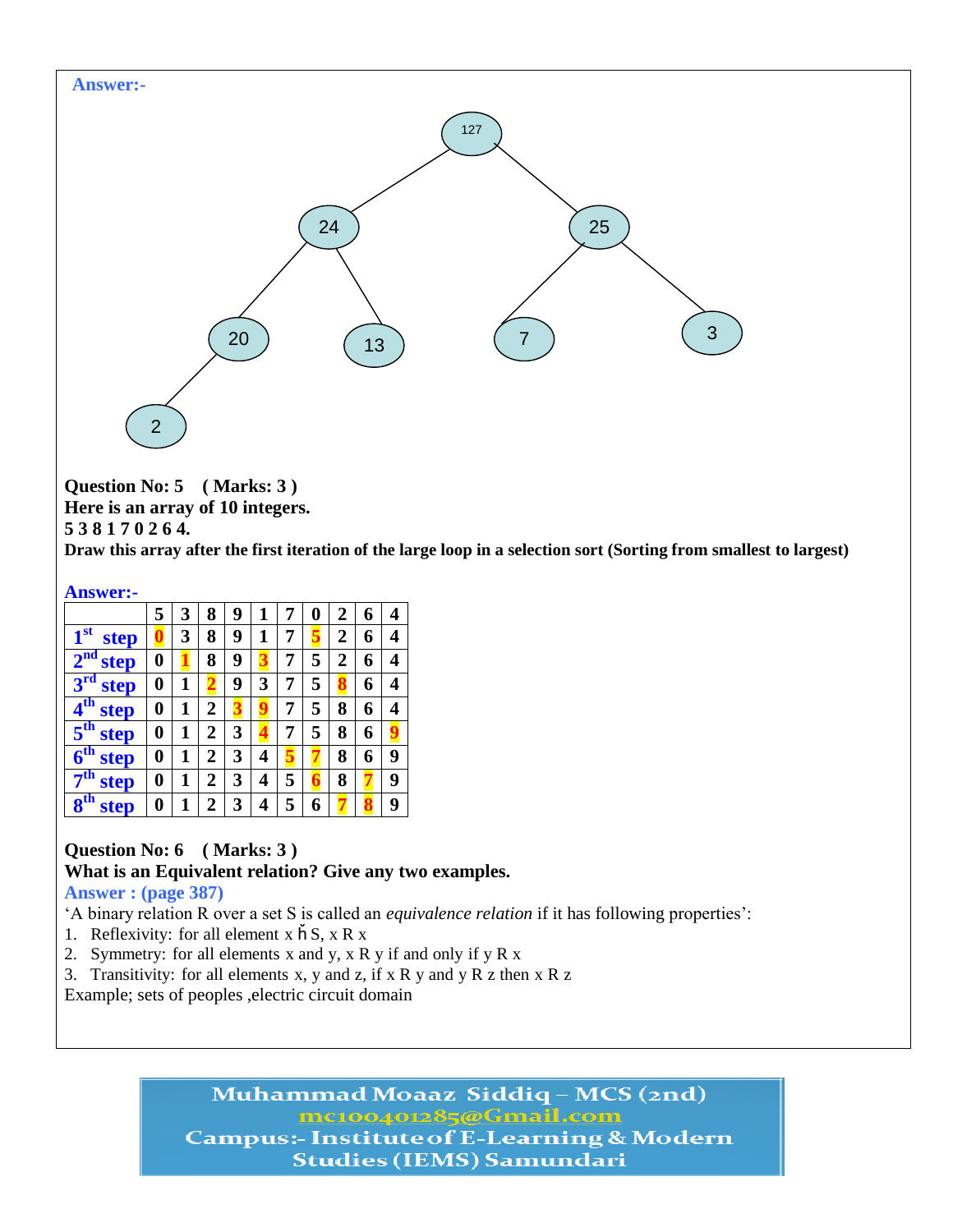## **Q7. What are the properties of equivalence class? 3marks**

#### **Answer:- (Page 385)**

A binary relation R over a set S is called an *equivalence relation* if it has following Properties

1. Reflexivity: for all element  $x \in S$ ,  $x \in X$ 

2. Symmetry: for all elements x and y, x R y if and only if y R x

3. Transitivity: for all elements x, y and z, if x R y and y R z then x R z

#### **Q8. How heap sort works to set a set of data. 2Marks**

#### **Answer:- (Page 334)**

Min heap and max heap are used to sort the data. Min heap convert the data in ascending sorted order and max heap convert the in descending order.

### **Q9. How can we search an element in skip list? 2Marks**

### **Answer:- (Page 447)**

We search for a key x in the following fashion:

We start at the first position of the top list

- At the current position p, we compare x with  $y \Box \text{key}(after(p))$
- $x = y$ : we return element(after(p))
- $x > y$ : we "scan forward"
- $x \le y$ : we "drop down"
- If we try to drop down past the bottom list, we return NO\_SUCH\_KEY

## **Q10. What is an ADT?**

**Answer:- (Page 428)**

The table, an abstract data type, is a collection of rows and columns of information.

# **FINALTERM EXAMINATION 2010**

**Question No: 27 ( Marks: 2 )** Give one example of Hashing **Answer:- Repeated**

**Question No: 28 ( Marks: 2 ) How heap sort works to sort a set of data. Answer:- Repeated**

**Question No: 29 ( Marks: 2 ) How we can implement Table ADT using Linked? Answer:- (Page 441)**

List linked list is one choice to implement table abstract data type. For unsorted elements, the insertion at *front*  operation will take constant time. But if the data inside the list is kept in sorted order then to insert a new element in the list, the entire linked list is traversed through to find the appropriate position for the element.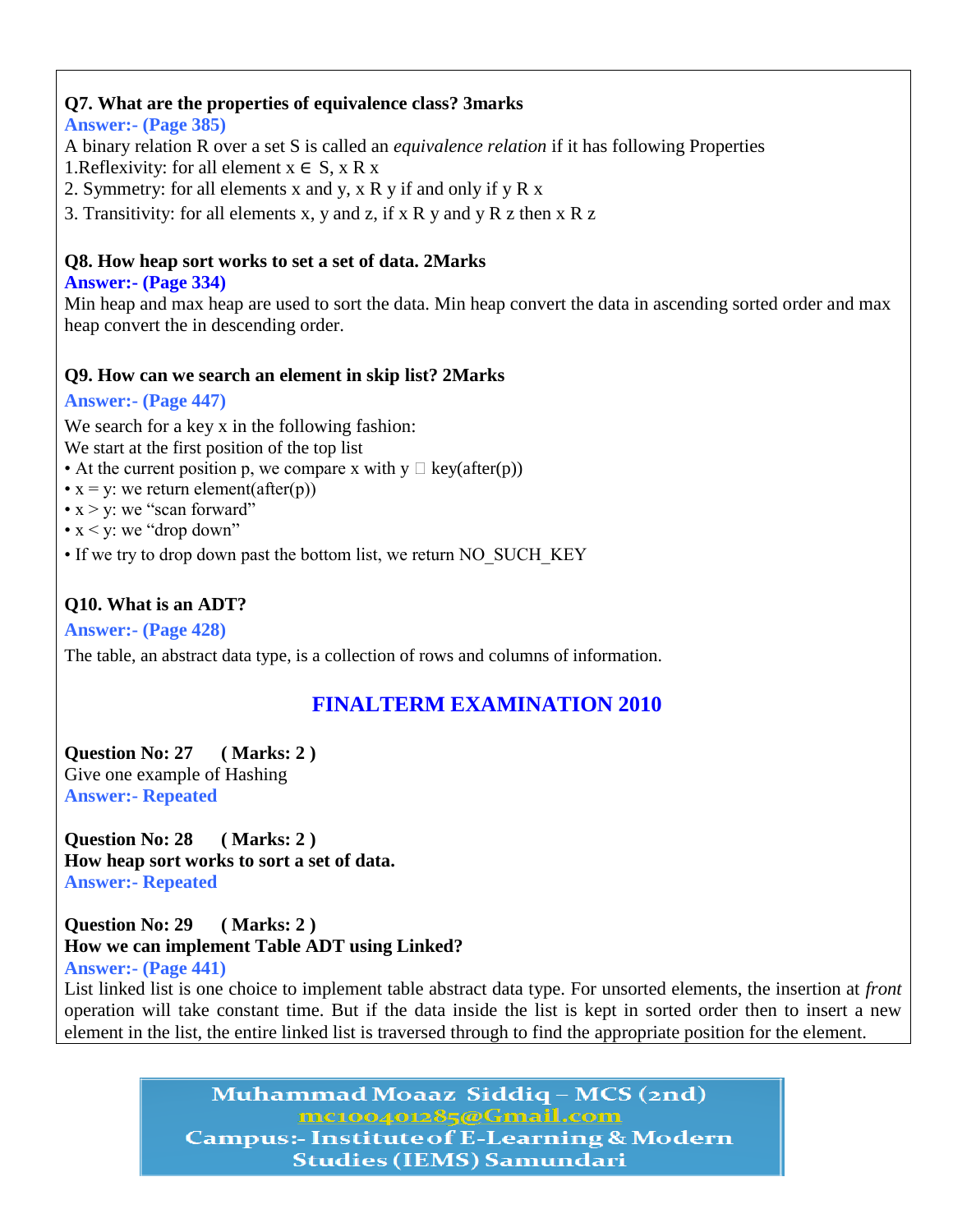## **Question No: 30 ( Marks: 2 )**

# **If we allow assignment to constants what will happen?**

## **Answer:- (Page 8)**

Suppose '*a*' has the value number 3. Now we assigned number 2 the number 3 i.e. all the number 2 will become number 3 and the result of *2 + 2* will become 6. Therefore it is not allowed.

# **Question No: 31 ( Marks: 3 )**

## **Explain the process of Deletion in a Min-Heap**

## **Answer:- (Page 350)**

We have to write a function *deleteMin()*, which will find and delete the minimum number from the tree. Finding the minimum is easy; it is at the top of the heap.

# **Question No: 32 ( Marks: 3 )**

## **Give any three characteristics of Union by Weight method.**

## **Answer:- (Page 408)**

Following are the salient characteristics of this method:

- Maintain sizes (number of nodes) of all trees, and during *union.*
- Make smaller tree, the sub-tree of the larger one.
- $\bullet$  Implementation: for each root node i, instead of setting parent [i] to -1, set it to -k if tree rooted at i has k nodes.

# **Question No: 33 ( Marks: 3 )**

**"For smaller lists, linear insertion sort performs well, but for larger lists, quick sort is suitable to apply." Justify why?**

#### **Answer:-**

Since for smaller lists number of comparisons and interchange (if needed) decreases radically in insertion sort than quick sort. For larger lists, opposite occurs in both sorting techniques.

## **Question No: 34 ( Marks: 5 )**

#### **Write down the C++ code to implement Insertion Sort Algorithm. Answer:- repeat**

**Question No: 35 ( Marks: 5 ) Consider the following Threaded Binary Tree,**

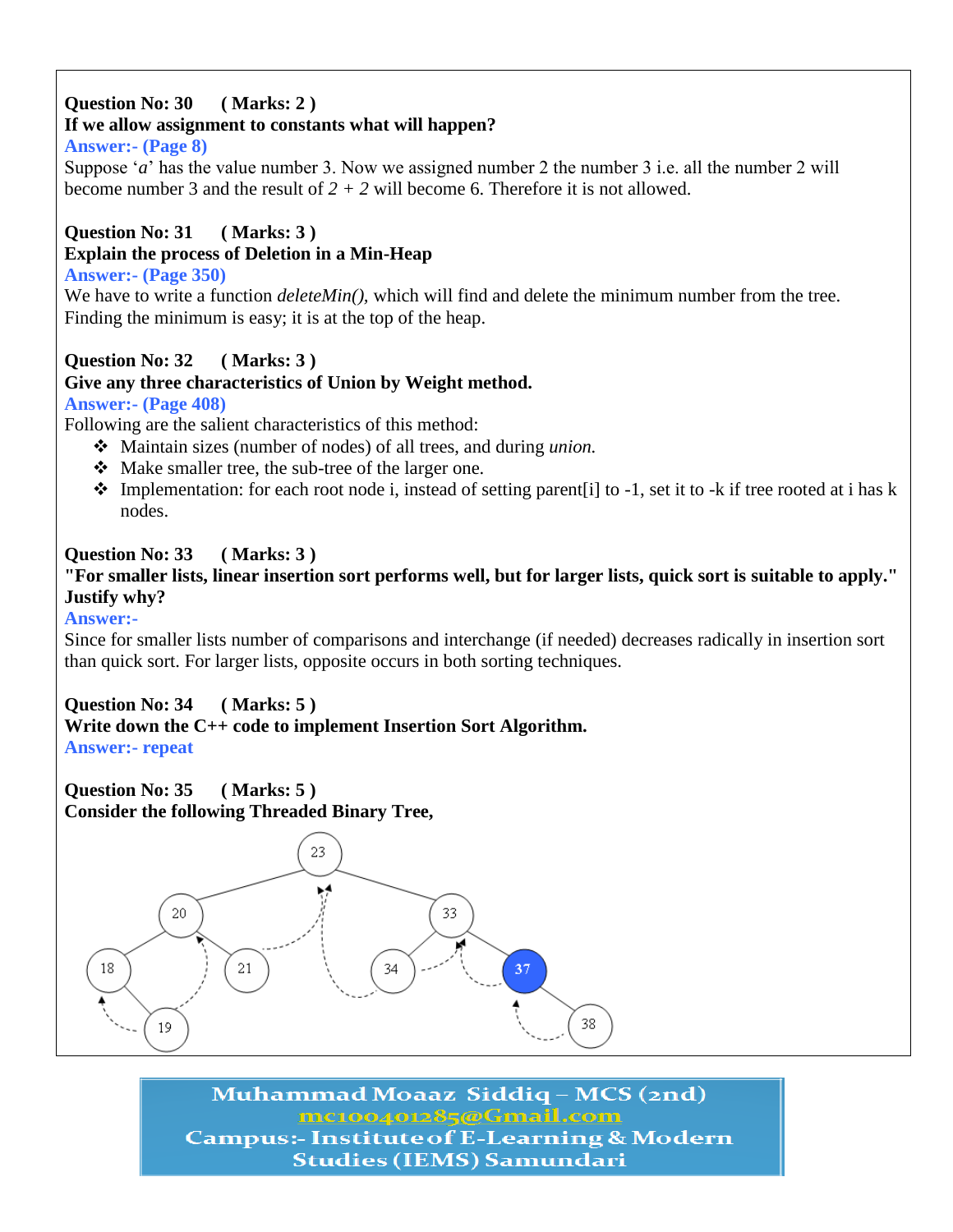You have to give the values that should be in the four variables given below, for the node **37**

- 1. LTH (Left flag)
- 2. RTH (Right flag)
- 3. Left node pointer  $(-\geq L)$
- 4. Right node pointer  $(\rightarrow R)$

## **Question No: 36 ( Marks: 5 )**

What is Disjoint Sets? Explain with an example.

## **Answer:- (Page 388)**

**Disjoint sets -** Two sets are disjoint if they have no elements in common.

Example:-Suppose there are many people around you. How can we separate those who are related to each other in this gathering?

We make groups of people who are related to each other. The people in one group will say that they are related to each other. Similarly we can have many groups. So every group will say that they are related to each other with family relationship and there is no group that is related to any other group. The people in the group will say that there is not a single person in the other group who is related to them.

# **FINALTERM EXAMINATION 2010**

## **Question No: 27 ( Marks: 2 )**

### **Give the difference between strict and complete binary tree.**

**Answer:- (Page 121,123)**

A binary tree said to be a strictly binary tree if every non-leaf node in a binary has non-empty left and right sub trees. If there are left and right sub trees for each node in the binary tree as shown a complete binary tree.

## **Question No: 28 ( Marks: 2 )**

## **A complete binary tree can be stored in an array. While storing the tree in an array we leave the first position (0th index) of the array empty. Why?**

## **Answer:- (page 325)**

In case of having a node with left and right children, stored at position i in the array, the left child will be at position 2i and the right child will be at 2i+1 position. If the value of i is 2, the parent will be at position 2 and the left child will be at position 2i i.e. 4 .The right child will be at position 2i+1 i.e. 5. we have not started the  $0<sup>th</sup>$  position. It is simply due to the fact if the position is 0, 2i will also become 0. So we will start from the 1<sup>st</sup> position, ignoring the  $0^{th}$ .

## **Question No: 29 ( Marks: 2 )**

Give the name of two Divide and Conquer algorithms. **Answer:- Repeated**

## **Question No: 30 ( Marks: 2 )**

## **Give the effect of sorted data on Binary Search.**

**Answer:- <http://www.cprogramming.com/tutorial/lesson18.html>**

The binary tree is a fundamental data structure used in computer science. The binary tree is a useful data structure for rapidly storing sorted data and rapidly retrieving stored data.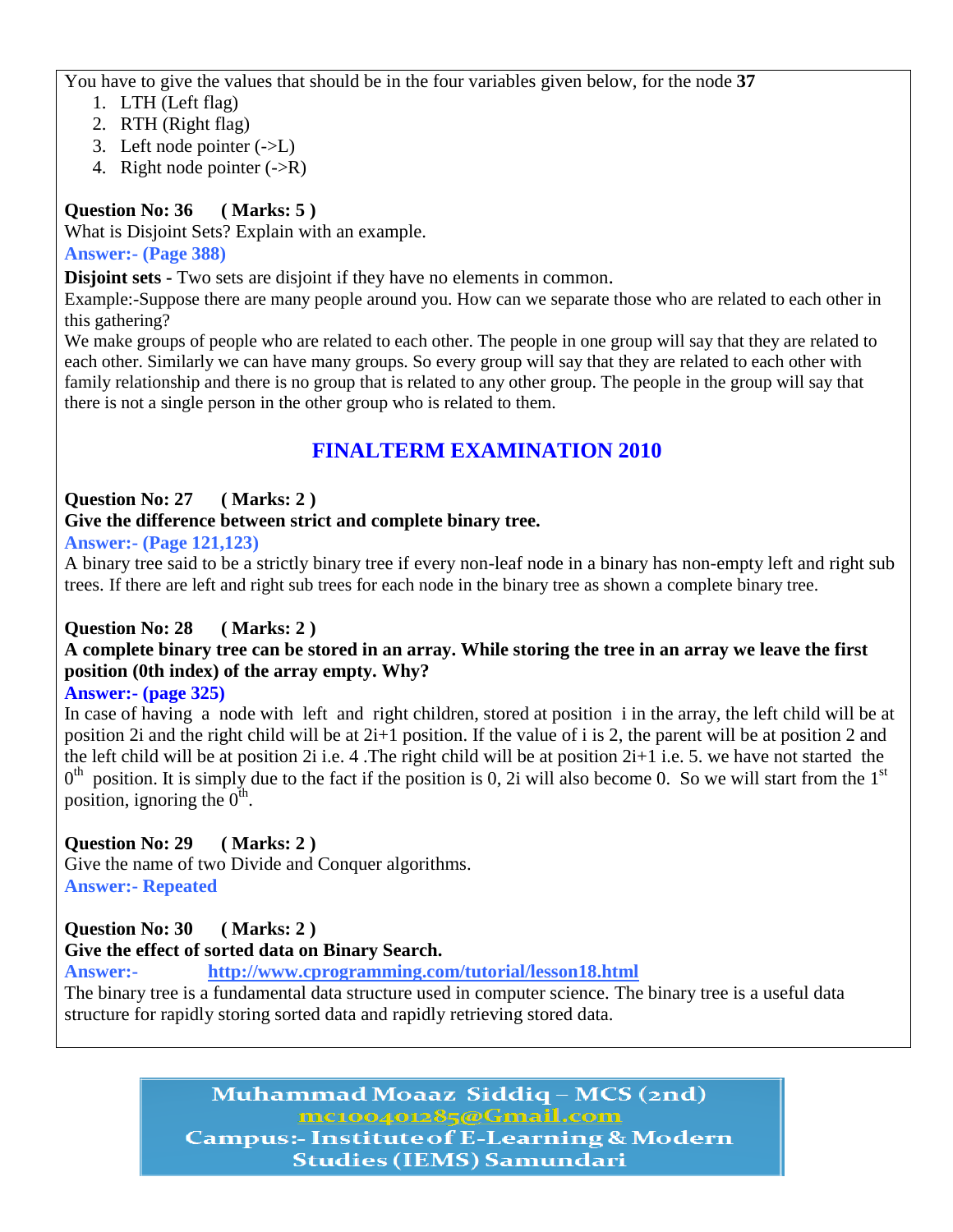**Question No: 31 ( Marks: 3 Give any three characteristics of Union by Weight method. Answer:- Repeated**

**Question No: 32 ( Marks: 3 )**

**Here is an array of ten integers:**

**5 3 8 9 1 7 0 2 6 4**

**Draw this array after the FIRST iteration of the large loop in an insertion sort (sorting from smallest to largest). This iteration has shifted at least one item in the array! Answer:-**

|                             | 5 |   | 8              | 9 |   |   |   | 2              | 6 | 4 |
|-----------------------------|---|---|----------------|---|---|---|---|----------------|---|---|
| $1^{\rm st}$<br>step        | 3 | 5 | 8              | 9 |   |   | 0 | 2              | 6 | 4 |
| $2^{n\overline{d}}$<br>step |   | 3 | 5              | 8 | 9 |   |   | 2              | 6 | 4 |
| $3^{\rm rd}$<br>step        |   | 3 | 5              | 7 | 8 | 9 | 0 | $\overline{2}$ | 6 | 4 |
| $4^{\text{th}}$<br>step     | 0 |   | 3              | 5 | 7 | 8 | 9 | 2              | 6 | 4 |
| 5 <sup>th</sup><br>step     | 0 | 1 | 2              | 3 | 5 |   | 8 | 9              | 6 | 4 |
| 6 <sup>th</sup><br>step     | 0 |   | 2              | 3 | 5 | 6 |   | 8              | 9 | 4 |
| 7 <sup>th</sup><br>step     | 0 |   | $\overline{2}$ | 3 | 4 | 5 | 6 |                | 8 | 9 |

## **Question No: 33 ( Marks: 3 )**

**Give your comment on the statement that heap uses least memory in array representation of binary trees. Justify your answer in either case.**

#### **Answer:-**

A heap is a complete binary tree, so it is easy to be implemented using an array representation It is a binary tree with the following properties:-

- $\triangle$  Property 1: it is a complete binary tree
- $\triangle$  Property 2: the value stored at a node is greater or equal to the values stored at the children
- $\triangle$  From property 2 the largest value of the heap is always stored at the root

#### **Question No: 34 ( Marks: 5 )**

**Suppose we have the following representation for a complete Binary Search Tree, tell the Left and Right child nodes and Parent node of the node D**

|  |  |  |  |  | A   B   C   D   E   F   G   H   I   J   K   L   M   N   O   P   Q   R   S   T                                                                    |  |  |  |  |           |   |
|--|--|--|--|--|--------------------------------------------------------------------------------------------------------------------------------------------------|--|--|--|--|-----------|---|
|  |  |  |  |  | $1 \mid 2 \mid 3 \mid 4 \mid 5 \mid 6 \mid 7 \mid 8 \mid 9 \mid 10 \mid 11 \mid 12 \mid 13 \mid 14 \mid 15 \mid 16 \mid 17 \mid 18 \mid 19 \mid$ |  |  |  |  | <b>20</b> | . |

**Answer: - Repeated**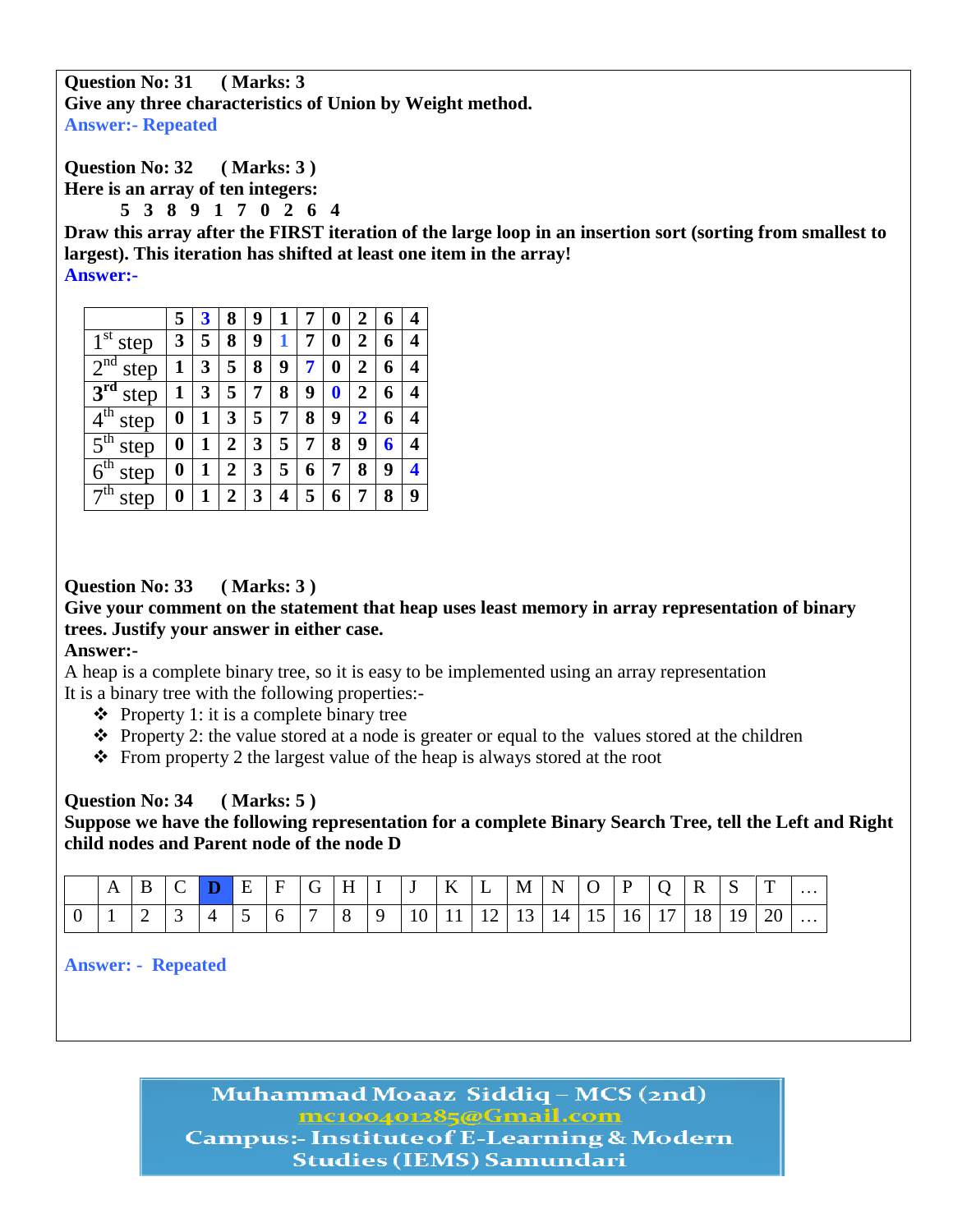#### **Question No: 35 ( Marks: 5 ) Explain the following terms:**

- **1. Collision**
- **2. Linear Probing**
- **3. Quadratic Probing**

**Answer:- (Page 464-470)**

#### **Collision:**

When two values hash to the same array location, this is called a *collision.*.

#### **Linear Probing**

When there is a collision, some other location in the array is found. This is known as linear probing. In linear probing, at the time of collisions, we add one to the index and check that location. If it is also not empty, we add 2 and check that position. Suppose we keep on incrementing the array index and reach at the end of the table. We were unable to find the space and reached the last location of the array.

#### **Quadratic Probing**

In the quadratic probing when a collision happens we try to find the empty location at index  $+ 1<sup>2</sup>$ . If it is filled then we add 2^2 and so on.

Quadratic probing uses different formula:

- <sup>1.</sup> Use  $F(i) = i^2$  (square of i) to resolve collisions
- 2. If hash function resolves to H and a search in cell H is inconclusive, try
- $H + 1^2$ ,  $H + 22$ ,  $H + 32$

## **Question No: 36 ( Marks: 5 )**

**Here is an array with exactly 15 elements:**

**1 2 3 4 5 6 7 8 9 10 11 12 13 14 15.**

**Suppose that we are doing a binary search for an element. Indicate any elements that will be found by examining two or fewer numbers from the array.**

**Answer:- Repeat**

# **FINALTERM EXAMINATION 2010**

**Question No: 27 ( Marks: 2 )** Convert this tree representation of a heap into the corresponding array representation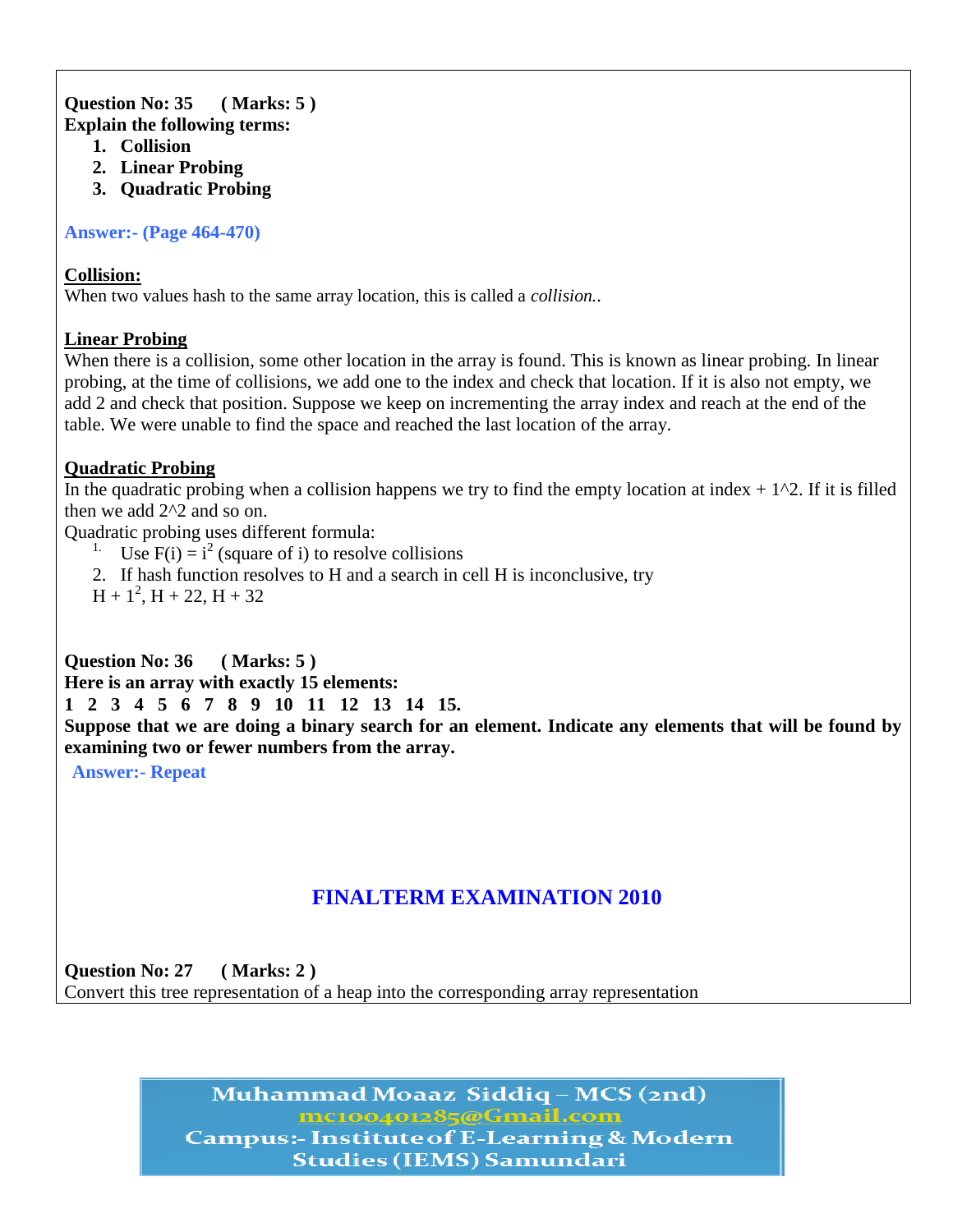

#### **Question No: 28 ( Marks: 2 ) What are different applications of Hashing? Answer (page 474)**

- Compilers use hash tables to keep track of declared variables (symbol table).
- \* A hash table can be used for on-line spelling checkers if misspelling detection (rather than correction) is important, an entire dictionary can be hashed and words checked in constant time.
- Game playing programs use hash tables to store seen positions, thereby saving computation time if the position is encountered again.

## **Question No: 29 ( Marks: 2 ) Give the operation names that we can perform on Table abstract data type. Answer:- (page 429)** Insert

Find Remove

**Question No: 30 ( Marks: 2 ) Give your comments on the statement: "Efficiently developed data structures decrease programming effort" Answer:- [Click here for detail](http://docs.oracle.com/javase/1.4.2/docs/guide/collections/overview.html)**

**Reduces programming effort** by providing useful data structures and algorithms so you don't have to write them yourself.

**Increases performance** by providing high-performance implementations of useful data structures and algorithms. Because the various implementations of each interface are interchangeable, programs can be easily tuned by switching implementations.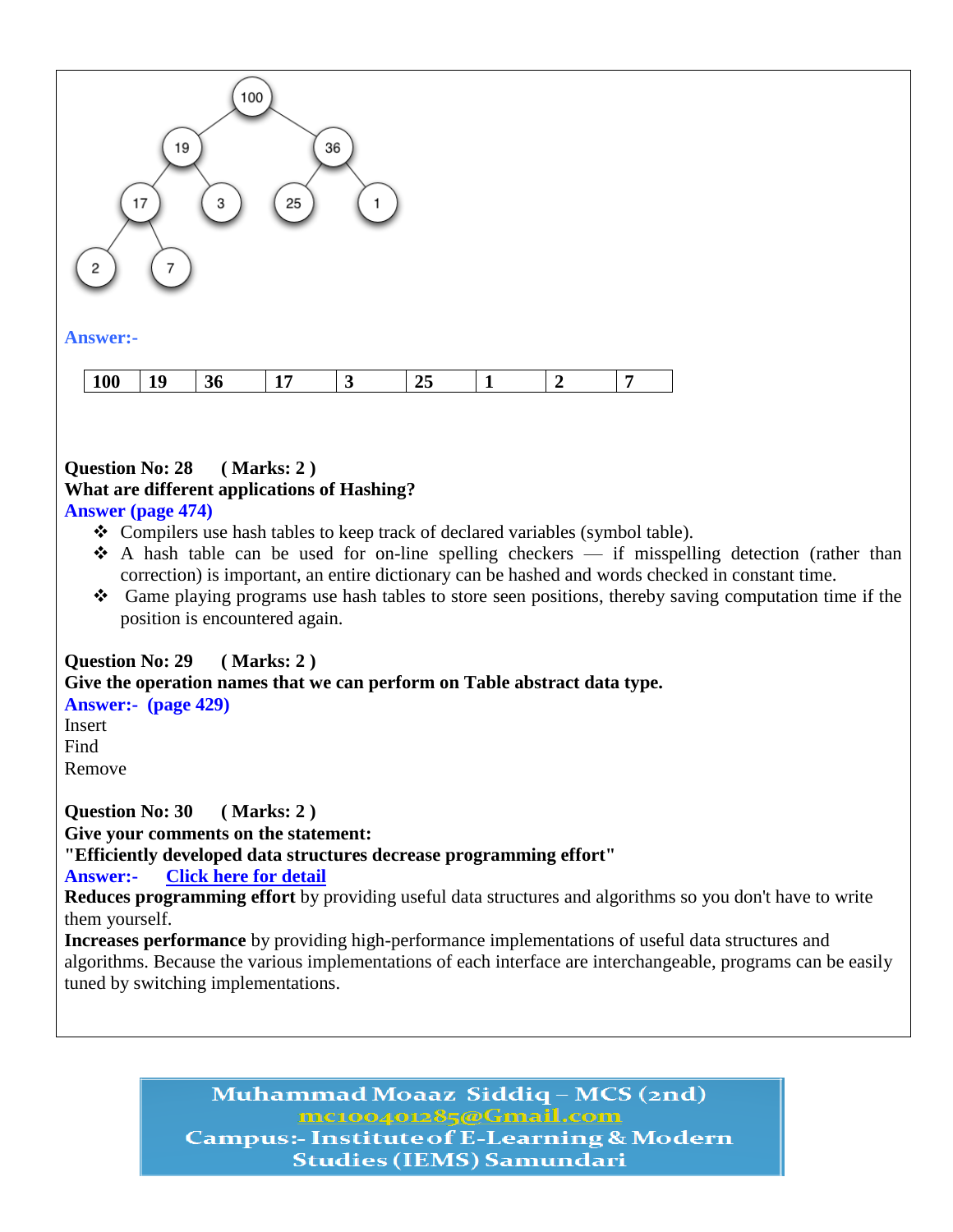## **Question No: 31 ( Marks: 3 )**

When Hashing is NOT suitable?

#### **Answer: - (Page 475)**

Hash tables are not so good if there are many insertions and deletions, or if table traversals are needed — in this case, AVL trees are better.

## **Question No: 32 ( Marks: 3 )**

Give any three characteristics of Union by Weight method. **Answer: - Repeated**

## **Question No: 33 ( Marks: 3 )**

Consider the following Max Heap add node 24 in it and show the resultant Heap,



**Answer: - Repeated**

#### **Question No: 34 ( Marks: 5 )**

**Heapify the elements of the following array (reading from left to right ) into a Min Heap and show that Min Heap contents in the form of array as shown below,**

| $\ddotsc$<br>$- - - -$ |
|------------------------|
|------------------------|

**Answer(page 334)**

**Min heap**

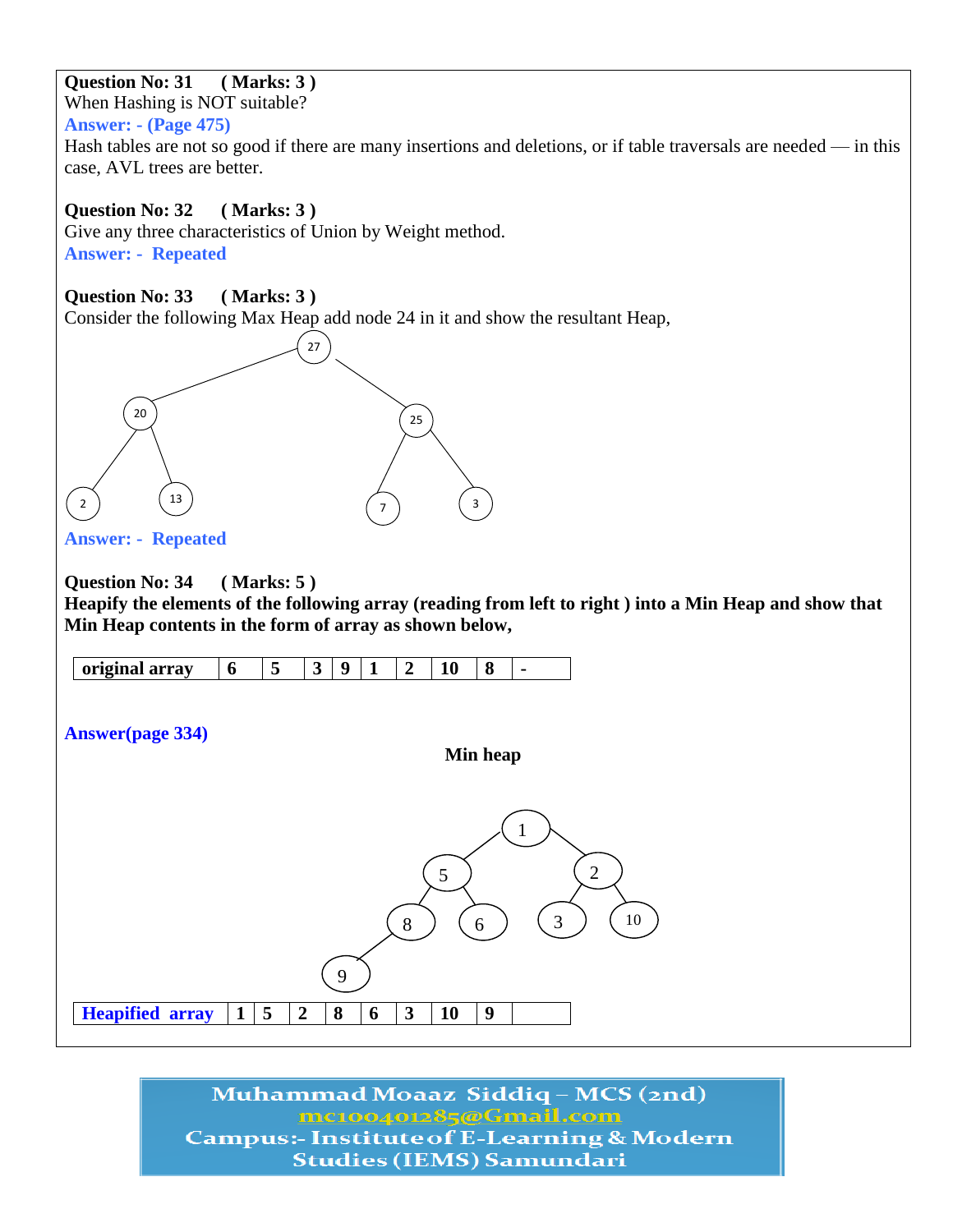## **Question No: 35 ( Marks: 5 )**

Here is an array of ten integers: 5 3 8 9 1 7 0 2 6 4 Show the first three merging steps for Merge sort on this array.

#### **Answer:-**

|                                | 5                       | 3                       | 8                       | 9 | 1 | 7              | $\bf{0}$     | $\overline{2}$              | 6           | 4              |
|--------------------------------|-------------------------|-------------------------|-------------------------|---|---|----------------|--------------|-----------------------------|-------------|----------------|
| $1st$ step                     | $\overline{\mathbf{5}}$ | 3                       | $\overline{\mathbf{8}}$ | 9 |   |                | $\mathbf{0}$ | $\mathcal{D}_{\mathcal{L}}$ | <b>6</b>    |                |
|                                |                         |                         |                         |   |   |                |              |                             |             |                |
| $2nd$ step                     | 3                       | 5                       | 8                       | 9 |   | -              | $\bf{0}$     | $\overline{2}$              | 4           | 6              |
|                                |                         |                         |                         |   |   |                |              |                             |             |                |
| 3 <sup>rd</sup><br><b>step</b> | 3                       | 5                       | 8                       | 9 |   | 7              | $\mathbf 0$  | $\mathcal{D}$               | 4           | 6              |
|                                |                         |                         |                         |   |   |                |              |                             |             |                |
| 4 <sup>th</sup> step           |                         | 3                       | 8                       | 5 | 9 | $\overline{2}$ | 6            | 7                           | $\mathbf 0$ | $\overline{4}$ |
|                                |                         |                         |                         |   |   |                |              |                             |             |                |
| $5^{\text{th}}$<br>step        | 1                       | $\overline{\mathbf{3}}$ | 8                       | 5 | 9 | $\overline{2}$ | 6            | 7                           | $\bf{0}$    | 4              |
|                                |                         |                         |                         |   |   |                |              |                             |             |                |
| 6 <sup>th</sup><br>step        |                         | $\mathbf{2}$            | $\overline{\mathbf{3}}$ | 6 |   | 8              | 0            | 5                           | 4           | 9              |

### **Question No: 36 ( Marks: 5 )**

Consider the following sequence of union commands on the set of elements

**{1,2,3,4, 5}:** 

 $1$   $)($  2  $)($  3  $)($  4  $)($  5

union $(4,2)$ union $(3,1)$ union $(5,4)$ union $(5,3)$ Show the result when the unions are performed **Answer: (Page 396 to398)**

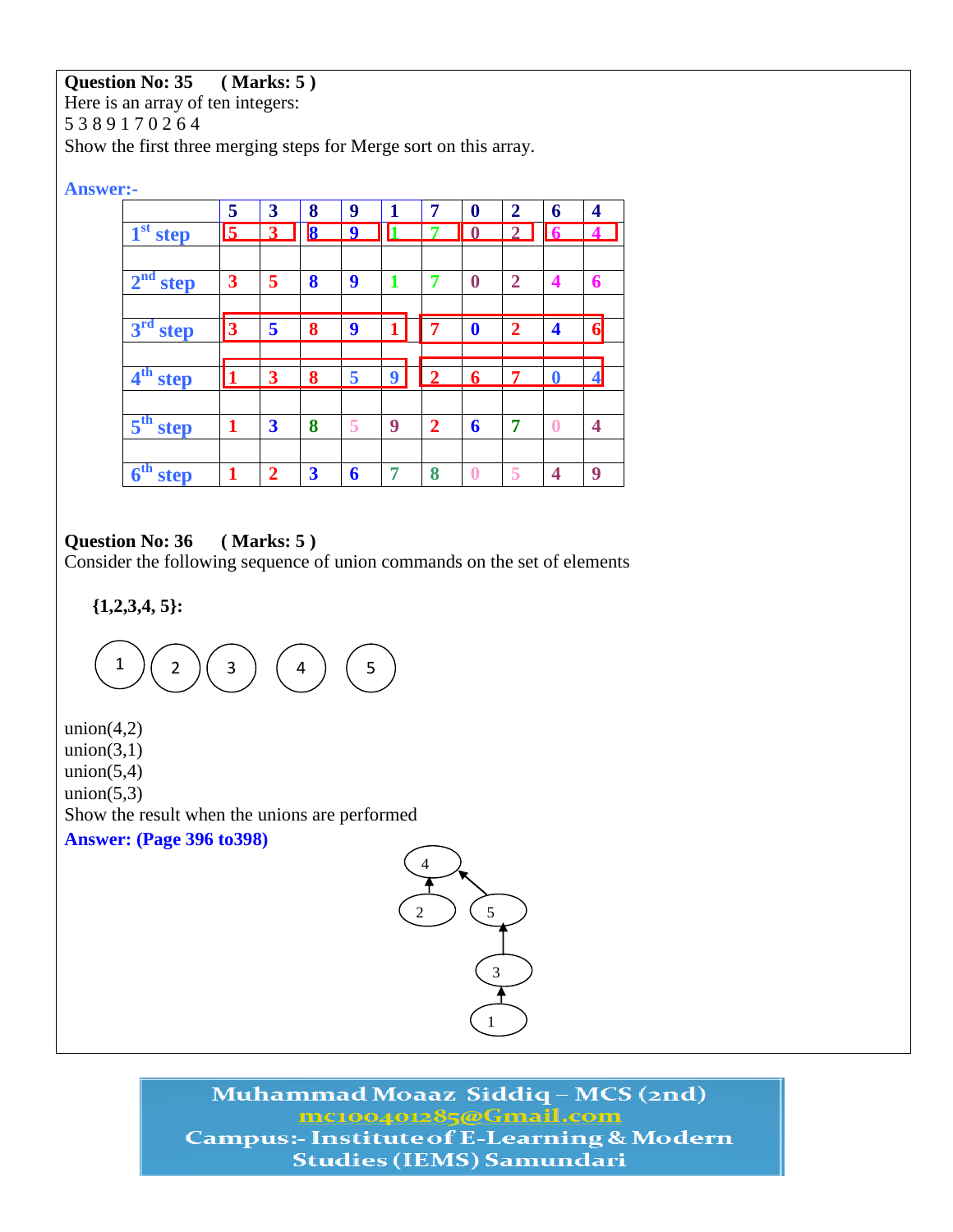# **FINALTERM EXAMINATION 2010**

#### **Question No: 27 ( Marks: 2 )**

Let's call the node as a that requires re-balancing. Consider two cases below:

1) An insertion into right subtree of the left child of a.

2) An insertion into left subtree of the right child of a.

Which of the following statement is correct about the above two cases.

1) The insertion occurs outside (i.e., right to left or left to right) in the above two cases, single rotation can fix the balance in these two cases.

2) The insertion occurs inside ((i.e., right to left or left to right) in these two cases, single rotation cannot fix the balance in these two cases.

#### **Answer: (page 230)**

Insertion occurs on the *inside* in *cases 2* and *3* which a single rotation cannot fix.

#### **Question No: 28 ( Marks: 2 )**

Represent the following Binary tree using array representation.



**Question No: 29 ( Marks: 2 )**  Give one example of Hashing **Answer:- repeat**

**Question No: 30 ( Marks: 2 )**  How we can apply Find operation on elements combined through Union operation. **Answer:- (Page 392)** We give an element to the *find* method and it returns the name of the set.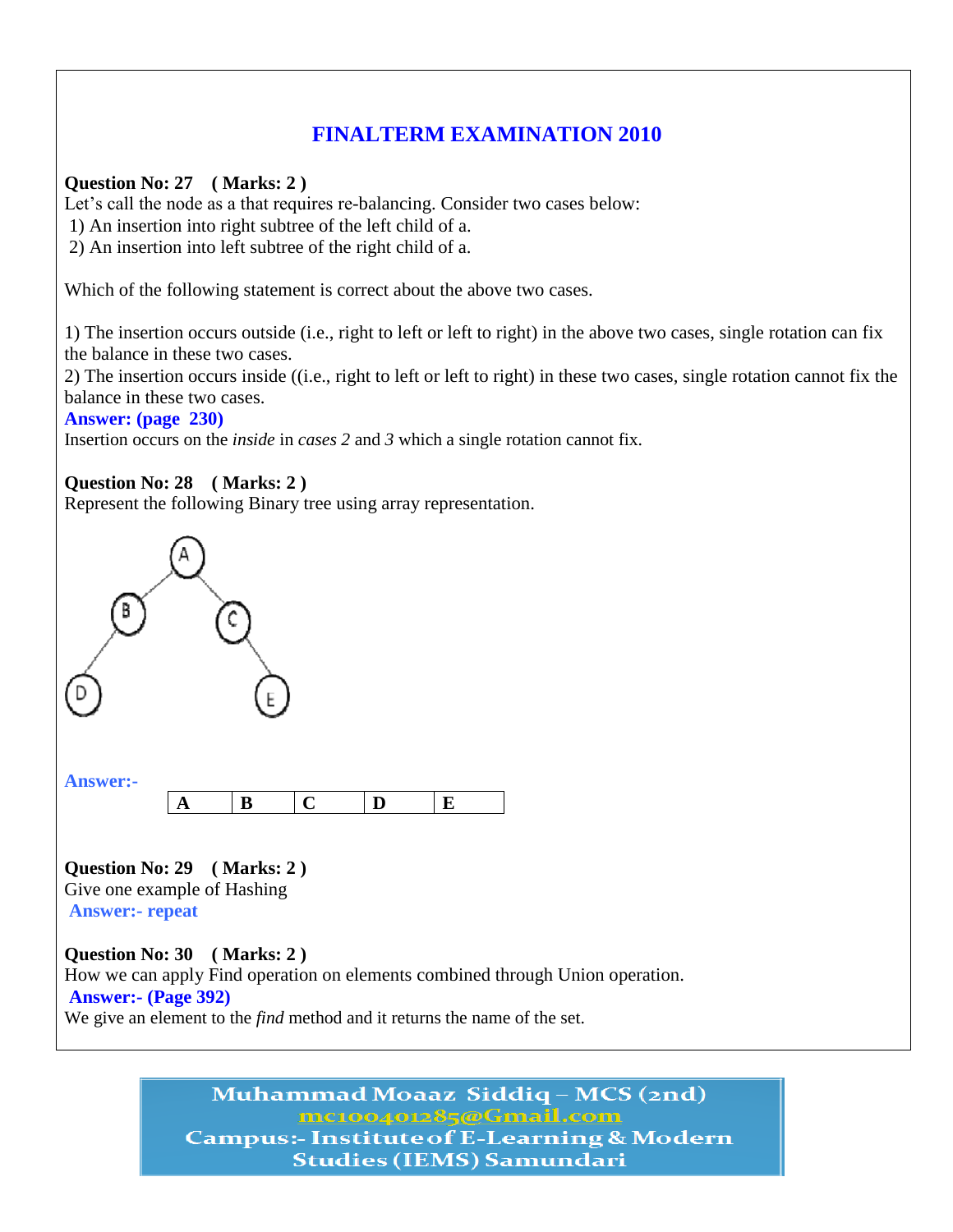## **Question No: 31 ( Marks: 3 ) Here is an array of ten integers: 5 3 8 9 1 7 0 2 6 4 Draw this array after the FIRST iteration of the large loop in an insertion sort (sorting from smallest to largest). This iteration has shifted at least one item in the array! Answer:- repeat**

#### **Question No: 32 ( Marks: 3 )**

Consider the following Min Heap apply operation delMin on it and show the resultant Heap,



#### **Answer:- (page 349)**

It is clear from the definition of min-heap that it should be in the *root* of the tree. So finding the minimum is very easy. Here node 5 is operational node that has to be deleted.



## **Question No: 33 ( Marks: 3 )**

Which implementation of disjoint set is better with respect space and why? **Answer:- (page 405)**

An array that is a single dimensional structure and seems better with respect to space. Suppose we have 1000 set members i.e. names of people. If we make a Boolean matrix for 1000 items, its size will be 1000 x 1000. Thus we need 1000000 locations for Boolean items, its size will be 1000 x 1000. Thus we need 1000000 locations for Boolean values. in case of an array the number of location will be 1000. Thus this use of array i.e. tree like structure is better then two dimensional arrays in term of space to keep disjoint sets and doing union and find operation.

## **Question No: 34 ( Marks: 5 )**

What is Table ADT? Discuss any two implementations of table ADT. Answer (page 427,728) The table, an abstract data type, is a collection of rows and columns of information.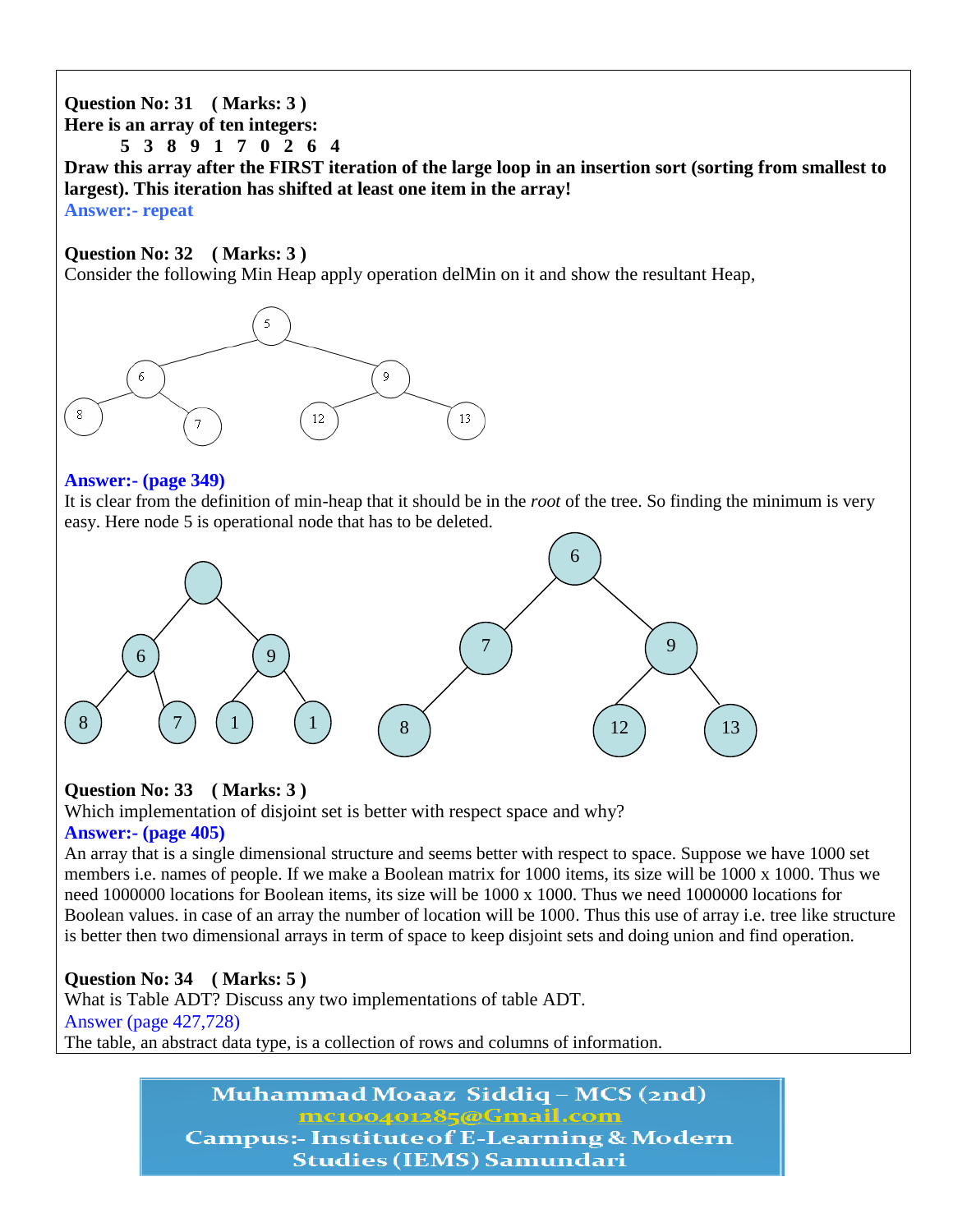Implementation of Table o Unsorted Sequential Array o Sorted Sequential Array

**Question No: 35 ( Marks: 5 ) Suppose the following numbers are stored in an array "BS":** 

 **32,51,27,85,66,23,13,57**

**We apply Bubble sort to array "BS". Show step by step sorting. You have to write only two passes that is passing 1 and pass 2.**

**Hint; while concern step by step sorting there are 6 passes involved to sort array nums. You have to show all passes**

**Answer:-** 

|       | <b>Pass one:-</b> |    |    |    |    |                     |    |    |
|-------|-------------------|----|----|----|----|---------------------|----|----|
|       | 32                | 51 | 27 | 85 | 66 | 23                  | 13 | 57 |
| Step1 | 32                | 51 | 27 | 85 | 66 | 23                  | 13 | 57 |
| Step2 | 32                | הר | 51 | 85 | 66 | 23                  | 13 | 57 |
| Step3 | 32                | 27 | 51 | 66 | 85 | 23                  | 13 | 57 |
| Step4 | 32                | 27 | 51 | 66 | 23 | $\overline{\bf 85}$ | 13 | 57 |
| Step5 | 32                | 27 | 51 | 66 | 23 | 13                  | 85 | 57 |
| Step6 | 32                | 27 | 51 | 66 | 23 | 13                  | 57 | 85 |

|       |    |    |    |                 |                          | <b>Pass two:-</b> |     |    |
|-------|----|----|----|-----------------|--------------------------|-------------------|-----|----|
|       | 32 | 27 | 51 | 66              | 23                       | 13                | 57  | 85 |
| Step1 | 32 | 27 | 51 | 66              | 23                       | 13                | 57  | 85 |
| Step2 | 27 | 32 | 51 | 66              | 23                       | 13                | 57  | 85 |
| Step3 | 32 | 27 | 66 | $2\overline{3}$ | $\overline{\mathbf{66}}$ | 13                | 57  | 85 |
| Step4 | 32 | 27 | 66 | 23              | 13                       | 66                | 57  | 85 |
| Step5 | 32 | 27 | 66 | 23              | 13                       | 57                | -66 | 85 |
| Step6 | 32 | 27 | 66 | 23              | 13                       | 57                | 66  | 85 |

**Question No: 36 ( Marks: 5 )** 

**Give two different reasons to explain why the following binary tree is not a heap:**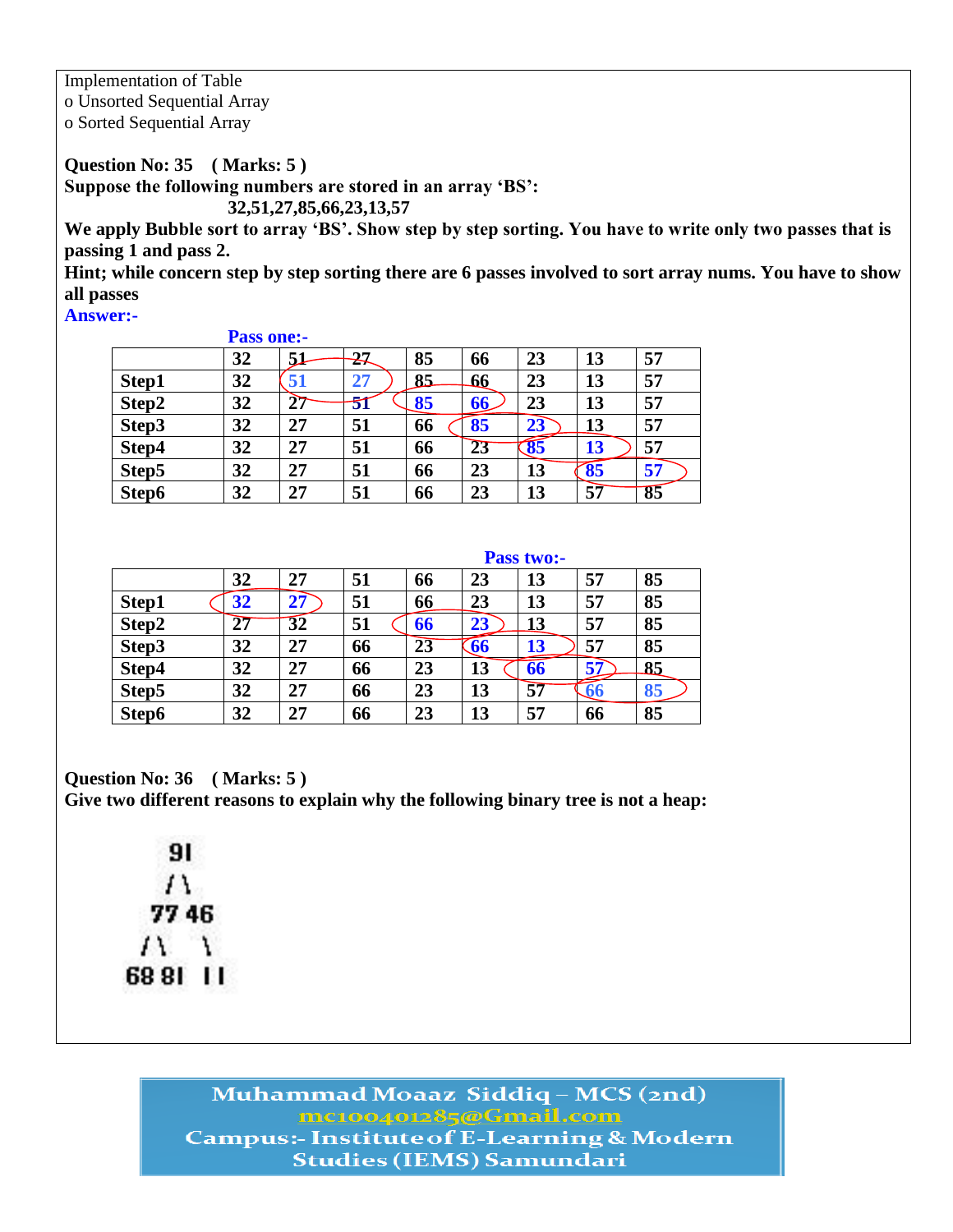**Answer:- (Page 335)** Above array is not min heap or max heap because every parent node has not minimum or maximum value. In max heap, each parent node has a value greater than the value of its left and right child nodes. In min heap, each parent node has a value less than the value of its left and right child nodes. **FINALTERM EXAMINATION Fall 2009 Question No: 31 ( Marks: 1 )**  Describe the conditions for second case of deletion in AVL Trees. **Answer:- (Page 266)** This is the case where the parent of the deleted node had a balance of 1 and the node was deleted in the parent's *left*  sub tree. **Question No: 32 ( Marks: 1 )**  What is Table abstract data type.

**Answer:- repeat**

**Question No: 33 ( Marks: 2 )**  How we can generate a maze .Give an algorithm. **Answer:- repeat**

#### **Question No: 34 ( Marks: 2 )**

Represent the following Binary tree using array representation.



**Answer:- repeat**

**Question No: 35 ( Marks: 3 )**  What is an Equivalent relation? Give any two examples.

**Answer:- repeat**

### **Question No: 36 ( Marks: 3 )**

"For smaller lists, linear insertion sort performs well, but for larger lists, quick sort is suitable to apply." Justify why?

**Answer:- repeat**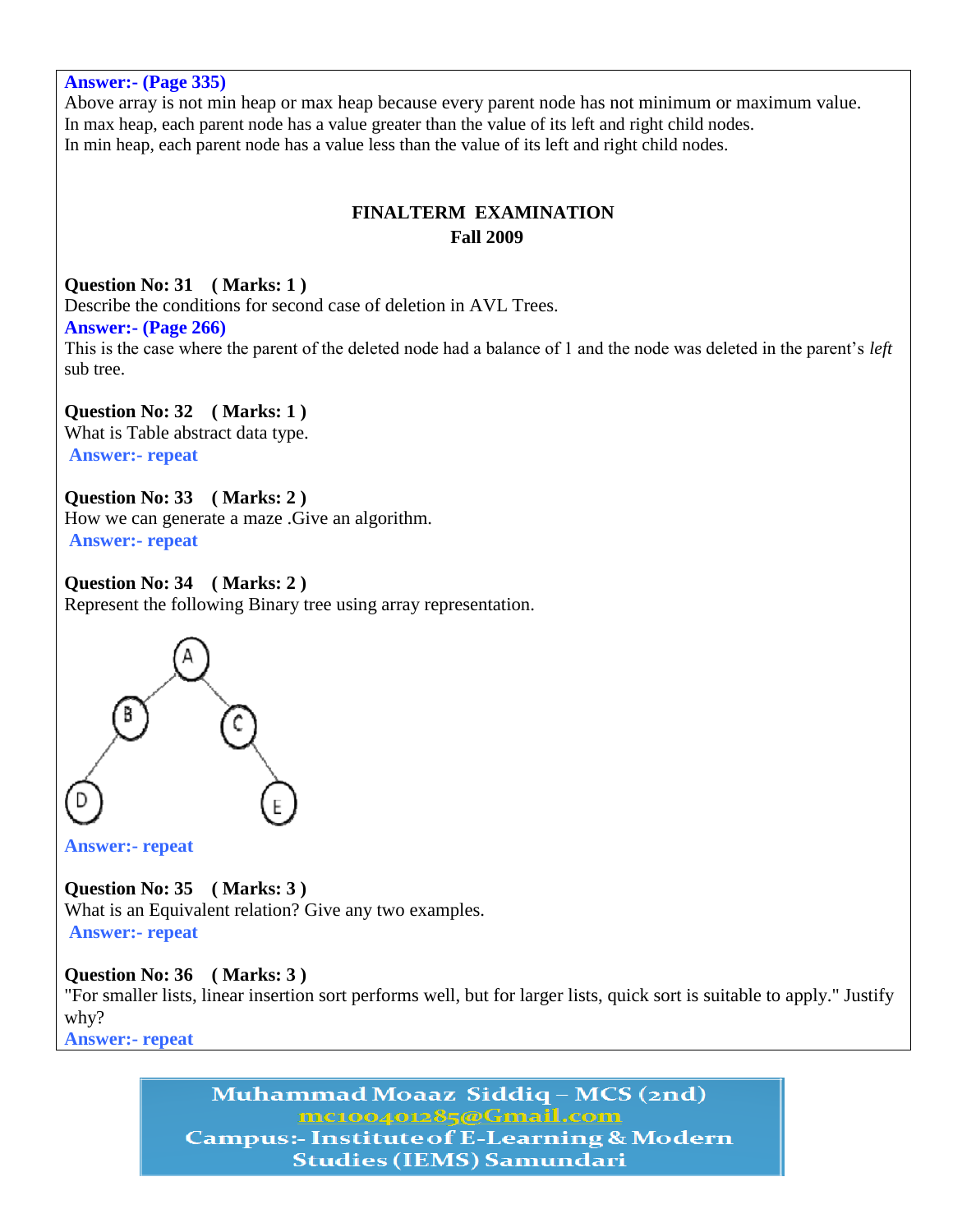**Question No: 37 ( Marks: 3 )**  How many leaf and non-leaf nodes are present in a complete binary tree if its depth is 7? **Answer:- (Page 125)** Leaf Node =  $2^d$ d =  $2^2$ 7 = 128 Non leaf Nodes =  $2^d$  -1 =  $(2^d)$  -1 = 128 – 1 = 127 **Question No: 38 ( Marks: 5 ) Remove the smallest element from the following array which represents a min-heap. original min-heap 1 3 2 5 4 8 9 10 7 and show the resultant heap in the form of array as shown below, Answer:- repeat Question No: 39 ( Marks: 5 ) Here is an array with exactly 15 elements: 1 2 3 4 5 6 7 8 9 10 11 12 13 14 15. Suppose that we are doing a binary search for an element. Indicate any elements that will be found by examining two or fewer numbers from the array. Answer:- repeat Question No: 40 ( Marks: 10 ) (a) Write C++ algorithm for Binary Search Answer:- (Page 125)** int isPresent(int \*arr, int val, int N) { int low  $= 0$ : int high  $= N - 1$ ; int mid; while ( low  $\le$  high ) {  $mid = ($  low + high  $)/2$ ; if  $\text{arr}[mid] == \text{val}$ return 1; // found! else if  $\text{arr}[mid] < \text{val}$ )  $low = mid + 1;$ else high  $=$  mid  $-1$ ; } return 0; // not found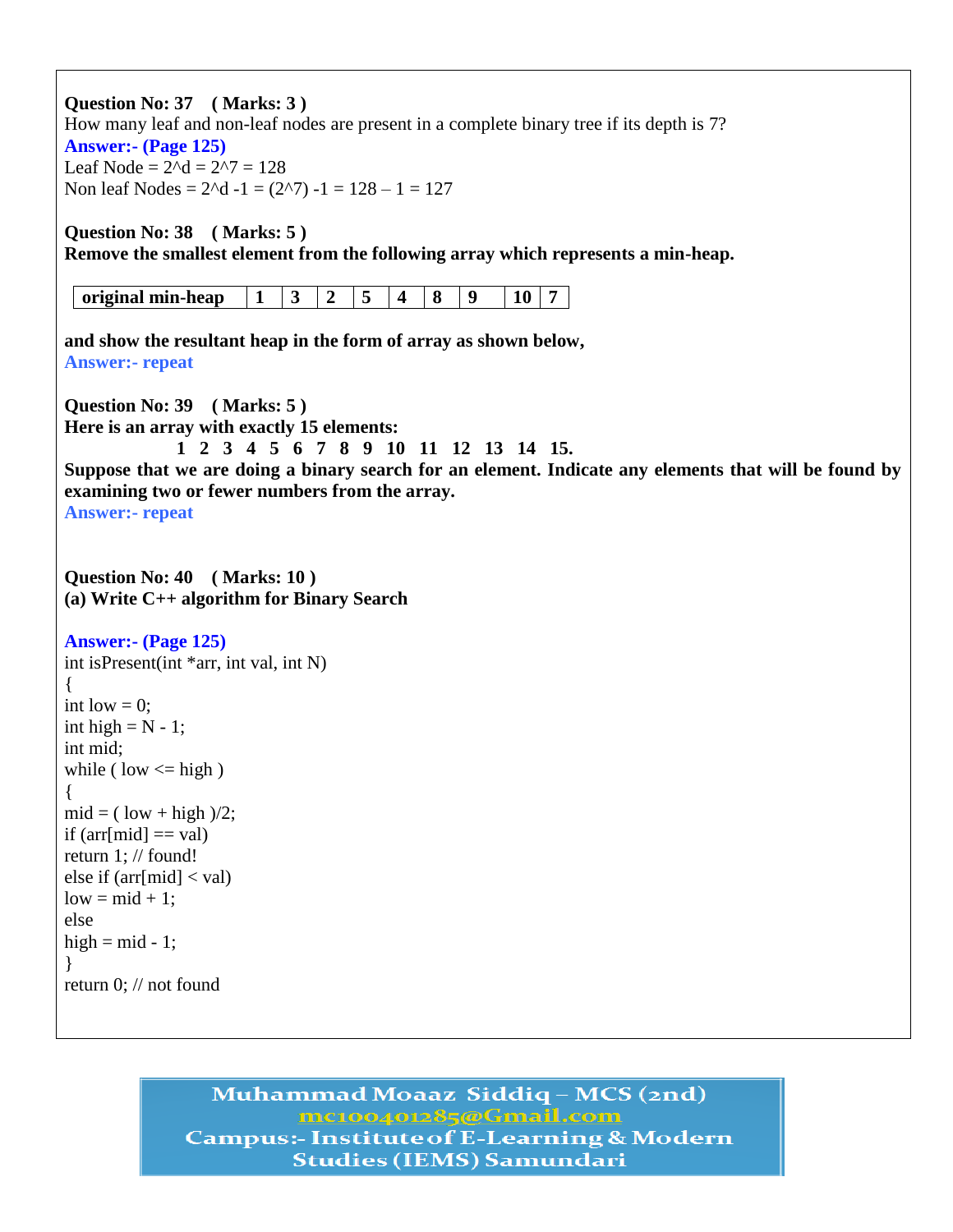**b) Consider the following array of values; show how the binary search algorithm would find the value** *-5***. Clearly show/explain your work; that is, show the values of start, end, etc. for each step of the algorithm.**

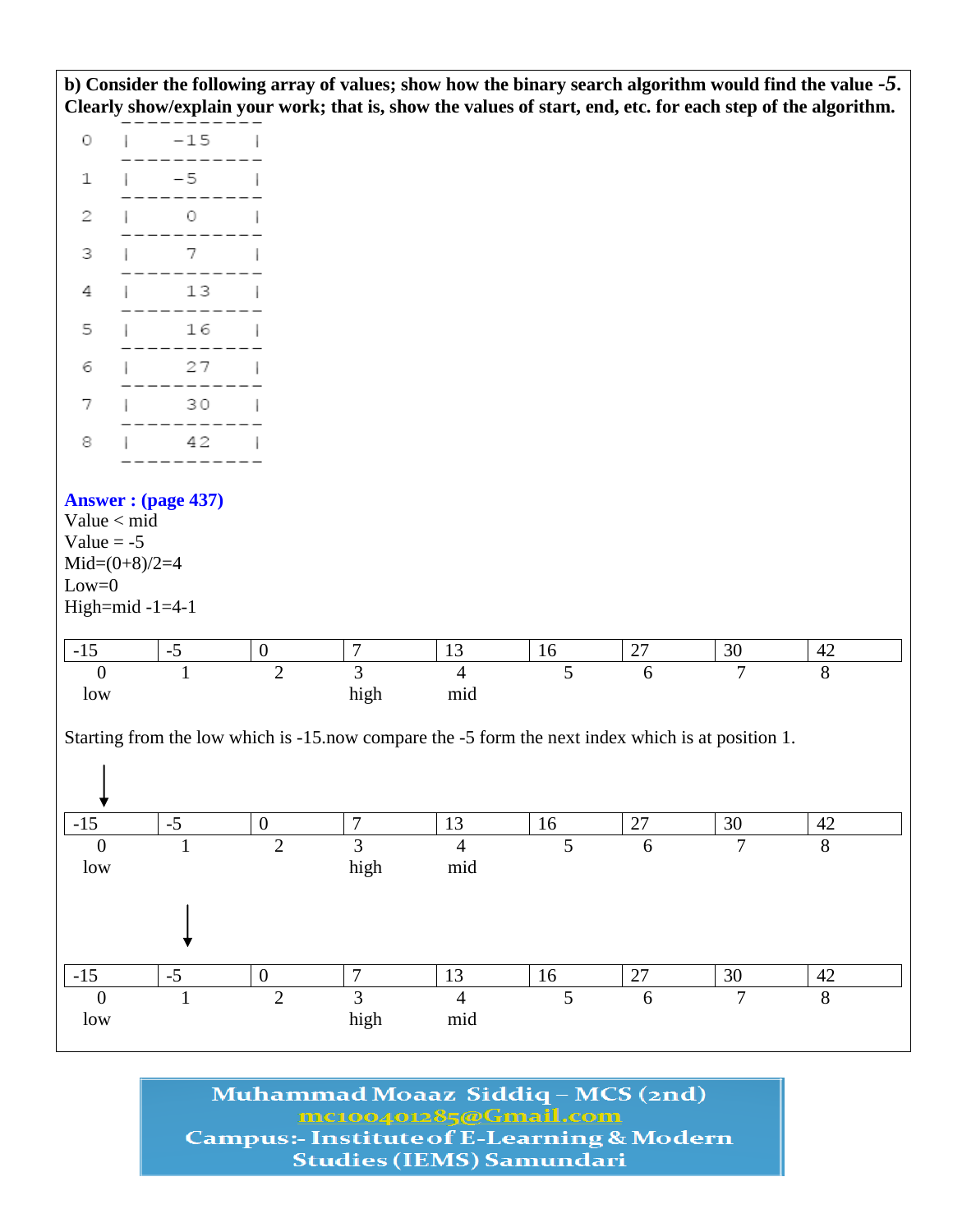# **Question No: 41 ( Marks: 10 )**

Show the result of following sequence of instructions

Union $(1,2)$  $Union(3,4)$ Union $(3,5)$  $Union(1,7)$ Union $(3,6)$  $Union(8,9)$  $Union(1,8)$ Union(3,10) Union(3,11) Union(3,12) Union $(3,13)$ Union(14,15) Union(16,17) Union(14,16)  $Union(1,3)$  $Union(1,14)$ When the unions are performed by height **Note:** You have to show only Final tree, No need to show all steps.

#### **Answer:-**

Solve it yourself; take help from previous same question that I have solved in page 12 of this file.

#### **FINALTERM EXAMINATION**  Fall 2009

**Question No: 31 ( Marks: 1 ) If a Binary Tree has N internal nodes what are the no. of external nodes in it. Answer:- (Page 304)** The No. of external nodes will be **N+1**

**Question No: 32 ( Marks: 1 ) What is meant by Symmetry in equivalence relations? Answer:- (Page 387)** Symmetry in equivalence relations mean for all elements x and y, x R y if and only if y R x

**Question No: 33 ( Marks: 2 ) How heap sort works to sort a set of data. Answer:- Repeated**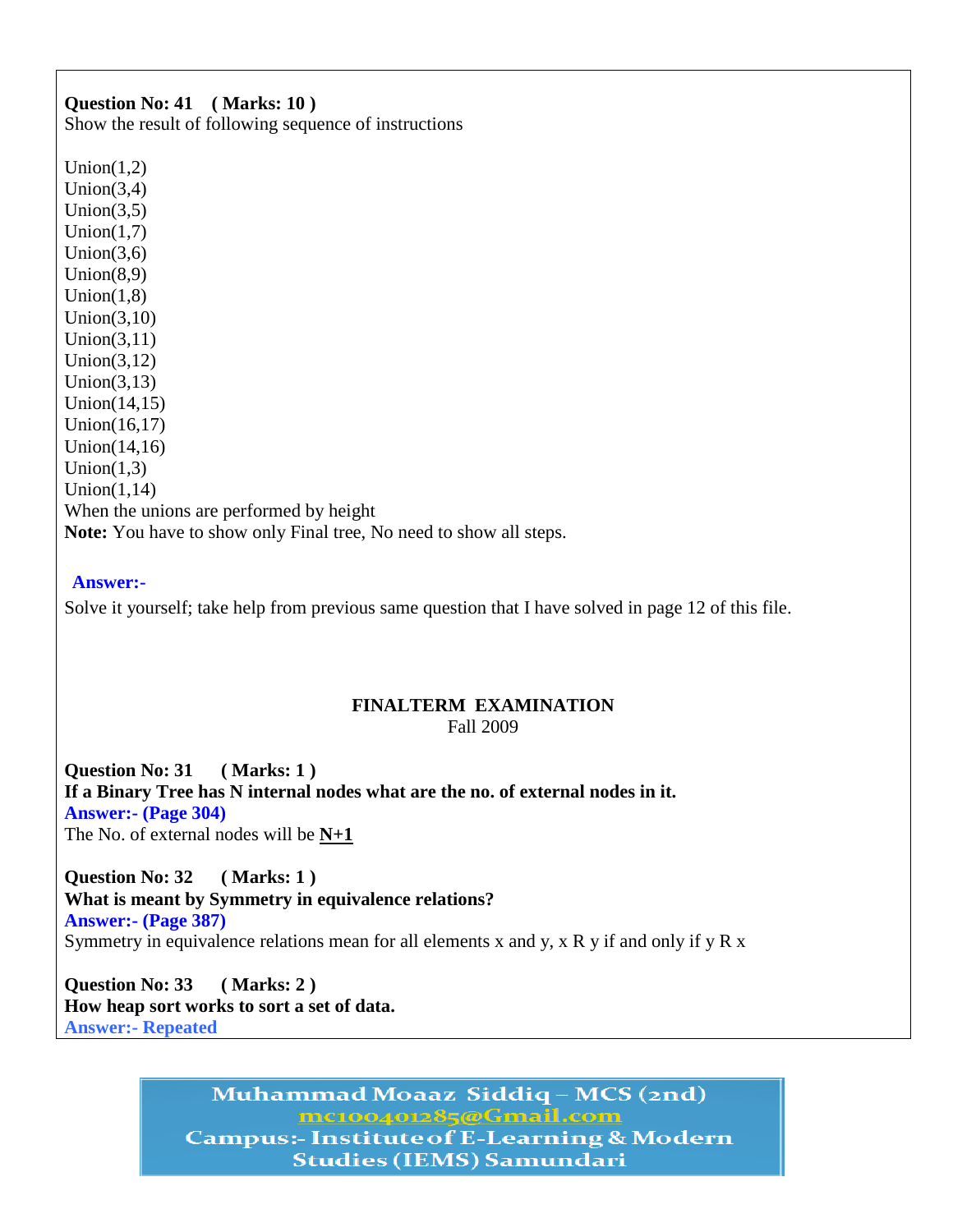**Question No: 34 ( Marks: 2 ) How we can apply Find operation on elements combined through Union operation. Answer:-Repeated** 

**Question No: 35 ( Marks: 3 ) How we can use concept of equivalence relations to generate a Maze. Answer:-Repeated** 

**Question No: 36 ( Marks: 3 )**

**Suppose we are sorting an array of eight integers using a some quadratic sorting algorithm. After four iterations of the algorithm"s main loop, the array elements are ordered as shown here: 2 4 5 7 8 1 3 6 Which statement is correct? (Note: Our selectionsort picks largest items first.)**

**A. The algorithm might be either selection sort or insertion sort.**

- **B. The algorithm might be selection sort, but it is not insertion sort.**
- **C. The algorithm is not selection sort, but it might be insertion sort.**
- **D. The algorithm is neither selection sort nor insertion sort.**
- **E. None of these.**

**Answer:- C. The algorithm is not selection sort, but it might be insertion sort. (Correct)**

**Question No: 37 ( Marks: 3 )**

How many leaf and non-leaf nodes are present in a complete binary tree if its depth is 7 ? **Answer:- repeat**

## **Question No: 38 ( Marks: 5 )**

If we insert a new element into an AVL tree of height 4, is one rotation sufficient to re-establish balance? Justify your answer.

#### **Answer:-**

No, one rotation is not always sufficient to re-establish balance. For example, consider the insertion of the shaded node in the following AVL tree:



Though the original tree was balanced, more than one rotation is needed to restore balance following the insertion.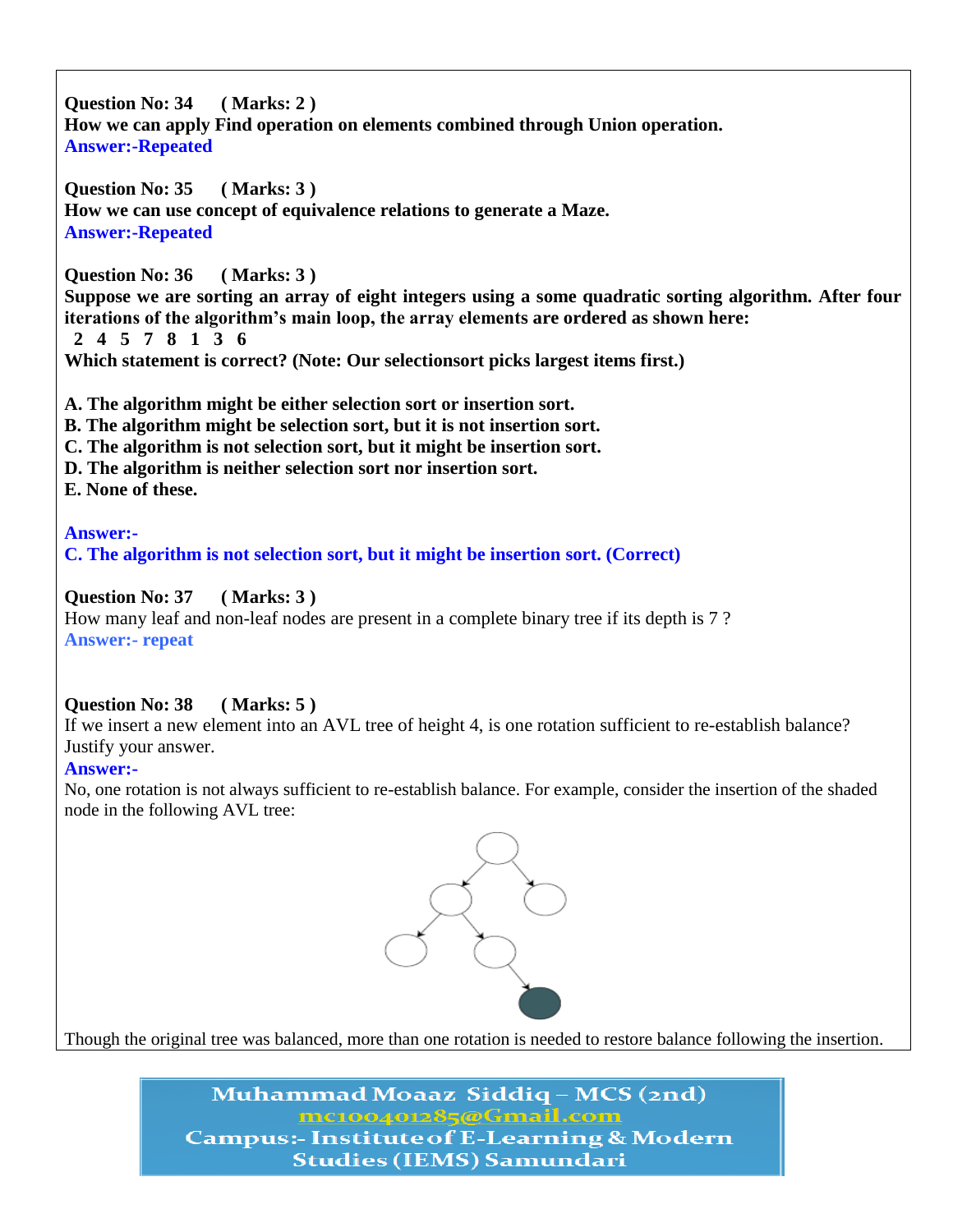```
This can be seen by an exhaustive enumeration of the rotation possibilities.
The problem asks for a tree of height 4, so we can extend the above example into a larger tree:
Question No: 39 ( Marks: 5 )
Write down the C++ code from Selection Sort Algorithm.
Answer:- (Page 480)
void selectionSort(int *arr, int N)
{
int posmin, count, tmp ;
for (count=0;count<N;count++)
{
posmin = findIndexMin(arr, count, N);tmp=arr[posmin] ;
arr[posmin]=arr[count] ;
arr[count]=tmp ;
}
}
int findIndexMin (int *arr, int start, int N)
{
int posmin=start ;
int index ;
for(index=start; index < N; index + +)
if (arr[index]<arr[posmin])
posmin=index ;
return posmin ;
}
```
## **FINALTERM EXAMINATION 2011 (Feb)**

**1- 3 important characteristics of skip list. Answer ; (page 442)**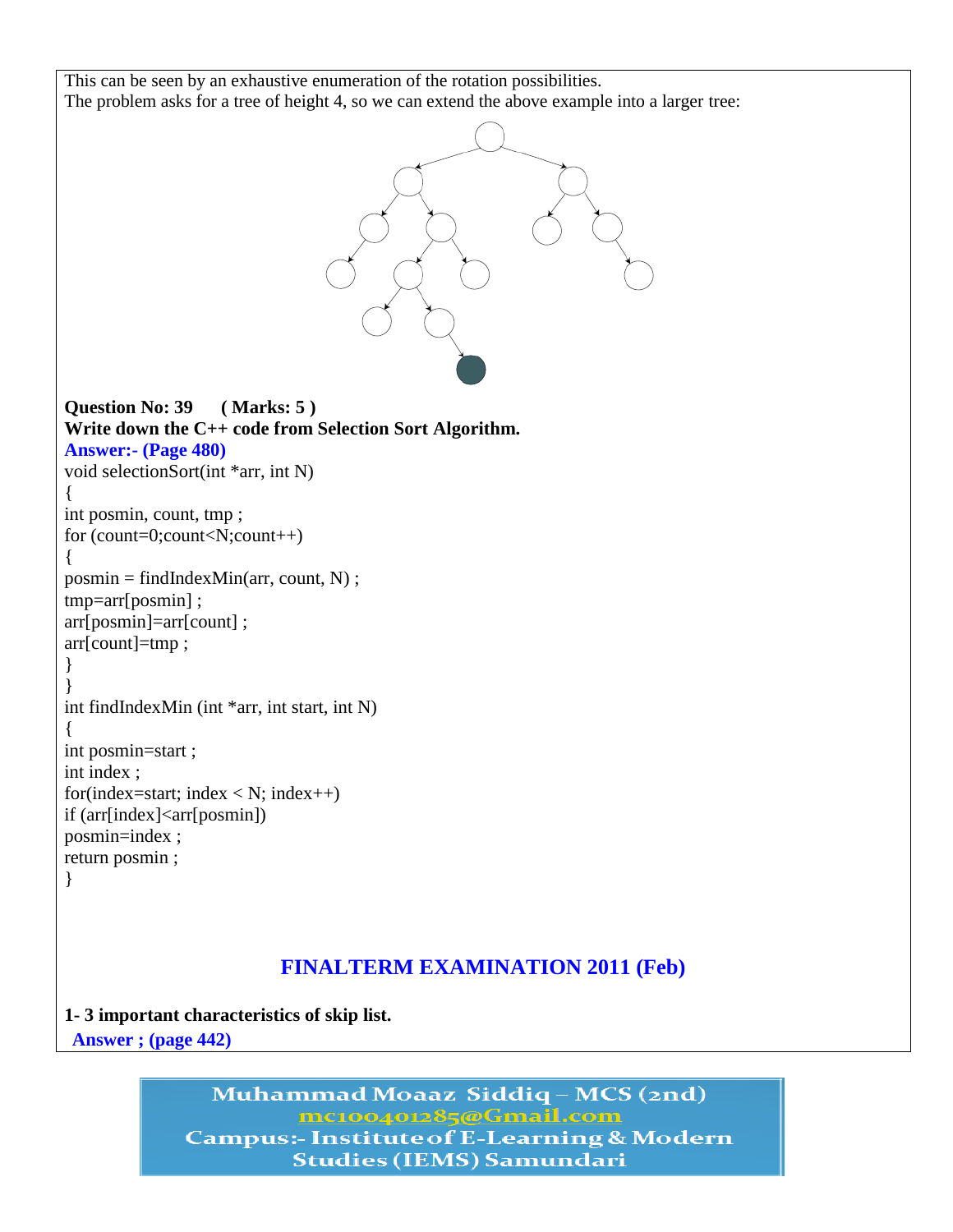Search and update require linear time Fast Searching of Sorted Chain Provide alternative to BST (binary search trees) and related tree structures. Balancing can be expensive. Relatively recent data structure: Bill Pugh proposed it in 1990

## **2- Drawback of using array to store BST.**

### **Answer:- (Page 21)**

The drawback of using is the limitations that array being of fixed size can only store a fixed number of elements. Therefore, no more elements can be stored after the size of the array is reached.

### **3-examples of hashing.**

**Answer:- repeat**

#### **4-c++ code to add node in doubly link list.**

**Answer ; (page 40)** class Node { public: int get() { return object; }; // returns the value of the element void set(int object) { this->object = object;  $\frac{1}{2}$ ; // set the value of the element Node\* getNext() { return nextNode; }; // get the address of the next node void setNext(Node\* nextNode) // set the address of the next node  $\{ this \rightarrow nextNode = nextNode; \};$ Node\* getPrev() { return prevNode; }; // get the address of the prev node void setPrev(Node\* prevNode) // set the address of the prev node { this->prevNode = prevNode; }; private: int object; // it stores the actual value of the element Node\* nextNode; // this points to the next node Node\* prevNode; // this points to the previous node };

## **5-What you conclude from the running time analysis of disjoint sets.**

## Answer (page 405)

We conclude that:

- union is clearly a constant time operation
- $\triangle$  Running time of find(i) is proportional to the height of the tree containing node i.
- $\hat{\mathbf{\cdot}}$  This can be proportional to n in the worst case (but not always).
- Goal: Modify union to ensure that heights stay small

#### **6-explain how heap sort work.**

**Answer:- repeat**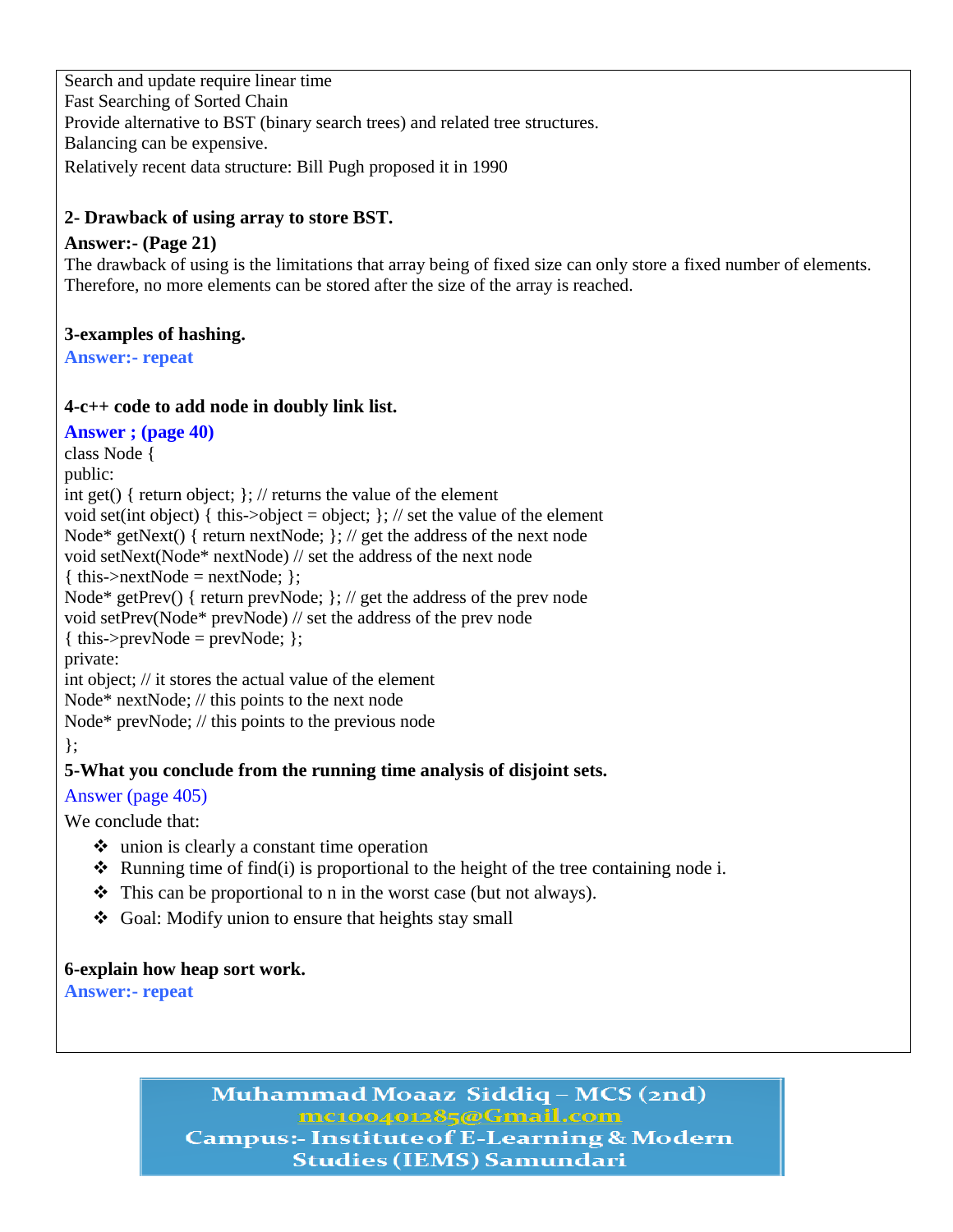#### **7-what is c++ template.**

#### **Answer:- (page 75)**

A template is a function or class that is written with a generic data type. when a programmer uses this function or class the generic data type is replaced with the data type needed to be used in the template function or in the template class. We only give the data type of our choice while calling a template function or creating an object of the template class. The compiler automatically creates a version of that function or class with that specified data type.

#### **8-explain and write the code for union and find operation of parent array in disjoint sets. Answer:- (page 399)**

#### **Find ( i )**

This loop is used to find the parent of an element or the name of the set that contains that element.

// traverse to the root  $(-1)$ for( $j=i$ ; parent $[j] \ge 0$ ;  $j=parent[j]$ ) ; return j;

#### **Union ( i, j )**

Now let's see the code for the function of union. Here we pass two elements to the function union. The union finds the roots of i and j. If *i* and *j* are disjoint sets, it will merge them. Following is the code of this function.

> root  $i = \text{find}(i)$ ; root  $i = \text{find}(i)$ ; if  $(root_i != root_j)$  $parent[root_i] = root_i;$

In the code, we see that at first it finds the root of tree in which  $i$  exists by the find $(i)$  method and similarly finds the root of the set containing j by find(*j*). Then there is a check in if statement to see whether these sets (roots) are same or not. If these are not the same, it merges them in such a fashion that the root *i* is set as the parent of root *j*. Thus, in the array where the value of root *j* exists, the value of root *i* becomes there.

## **FINALTERM EXAMINATION 2011 (Feb)**

**Question No: 41 (Marks: 2) Convert the given infix form to postfix form. A+B/C-D^E-F**

**Answer:- (Page 66) AB+C/D-EF -^**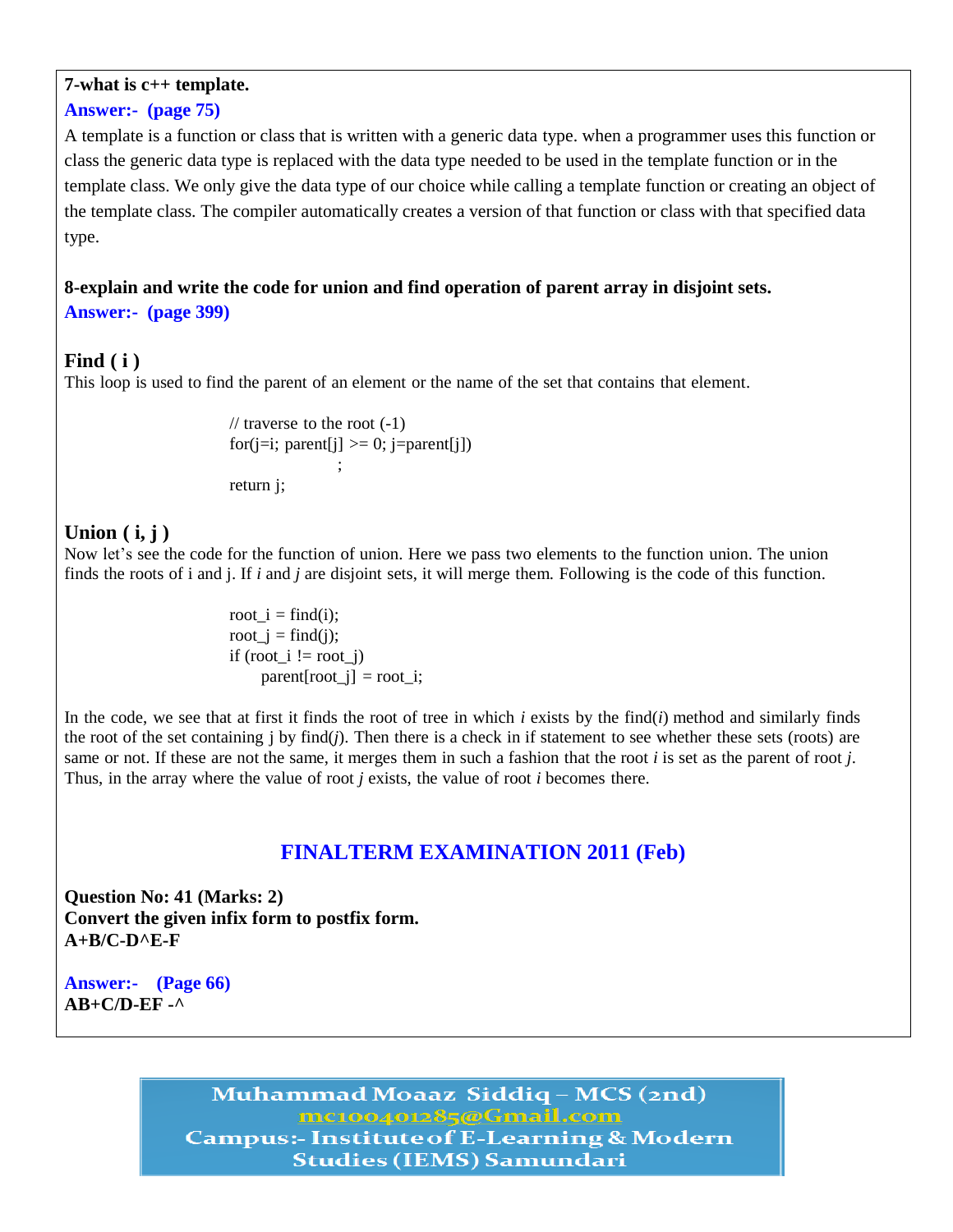**Question No: 42 (Marks: 2) How we can implement Table ADT using Linked List Answer:- repeat**

**Question No: 43 (Marks: 2) If we allow assignment to constants what will happen? Answer:- repeat**

**Question No: 44 (Marks: 2) How heap sort works to sort a set of data. Answer:- repeat**

**Question No: 46 (Marks: 3) Give your comment on the statement that heap uses least memory in array representation of binary trees. Justify your answer in either case. Answer: - repeat**

**Question No: 47 (Marks: 3) How we can use concept of equivalence relations to generate a Maze. Answer: - repeat**

**Question No: 48 (Marks: 3) "For smaller lists, linear insertion sort performs well, but for larger lists, quick sort is suitable to apply." Justify why? Answer: - repeat**

**Question No: 49 (Marks: 5 ) 6 9 5 0 4 1 7 3 2 Show the first five merging steps for Merge sort on this array. Answer:- repeat (Also see the same solution above)**

**Question No: 50 (Marks: 5) What is Disjoint Sets? Explain with an example. Answer:- (Page 388)**

**Disjoint sets -** Two sets are disjoint if they have no elements in common. Example:-Suppose there are many people around you. How can we separate those who are related to each other in this gathering?

We make groups of people who are related to each other. The people in one group will say that they are related to each other. Similarly we can have many groups. So every group will say that they are related to each other with family relationship and there is no group that is related to any other group. The people in the group will say that there is not a single person in the other group who is related to them.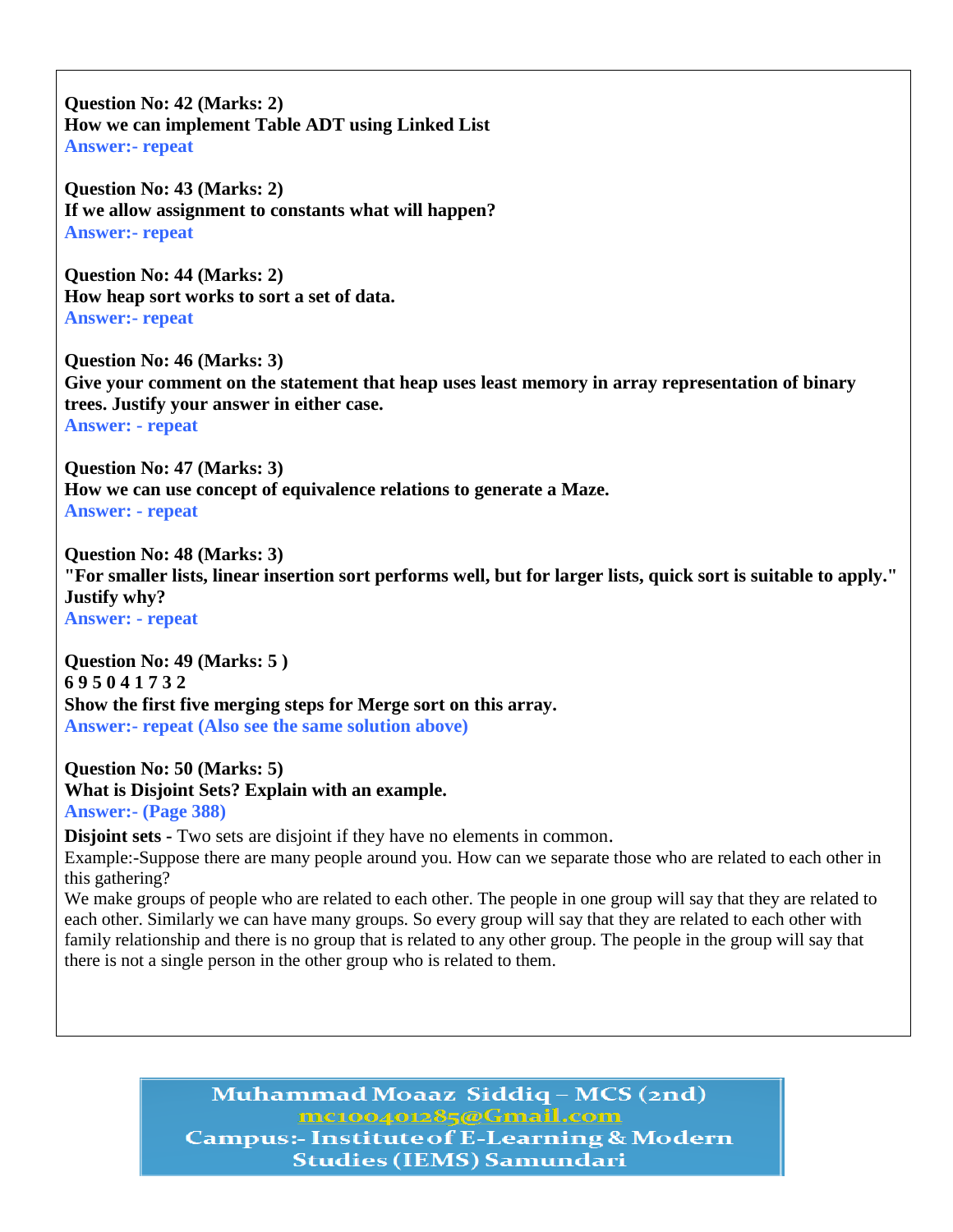```
Question No: 51 (Marks: 5) 
Write the code of the perculateDown() function and also comment it.
Answer:- (page 369)
template <class eType>
void Heap<eType>::percolateDown( int hole )
{
int child;
eType tmp = \arctan \left( \text{hole} \right);
for(; hole * 2 \le current Size; hole = child)
{
child = hole * 2;
if( child != currentSize &&aray[child+1] < aray[child])
child++; // right child is smaller
if( array[ child \vert < tmp )
array[ hole ] = \text{array}[ child ];
else break;
}
array[ hole ] = tmp;
}
Question No: 52 (Marks: 5) 
Here is an array with exactly 15 elements:
```
**examining two or fewer numbers from the array. Answer:- repeat**

## **FINALTERM EXAMINATION 2011**

**Suppose that we are doing a binary search for an element. Indicate any elements that will be found by** 

**Question No:1 How we can implement Table ADT using Linked List (marks 2) Answer: - repeat**

**Question No:2 which three basic operations are performed on AVL trees (mark 3) Answer:- (page 457)**

Insert

**1 2 3 4 5 6 7 8 9 10 11 12 13 14 15.**

- Delete
- search

**Question No:3 write down the c++ code to implement insertion sort algorithm (5) Answer: - repeat**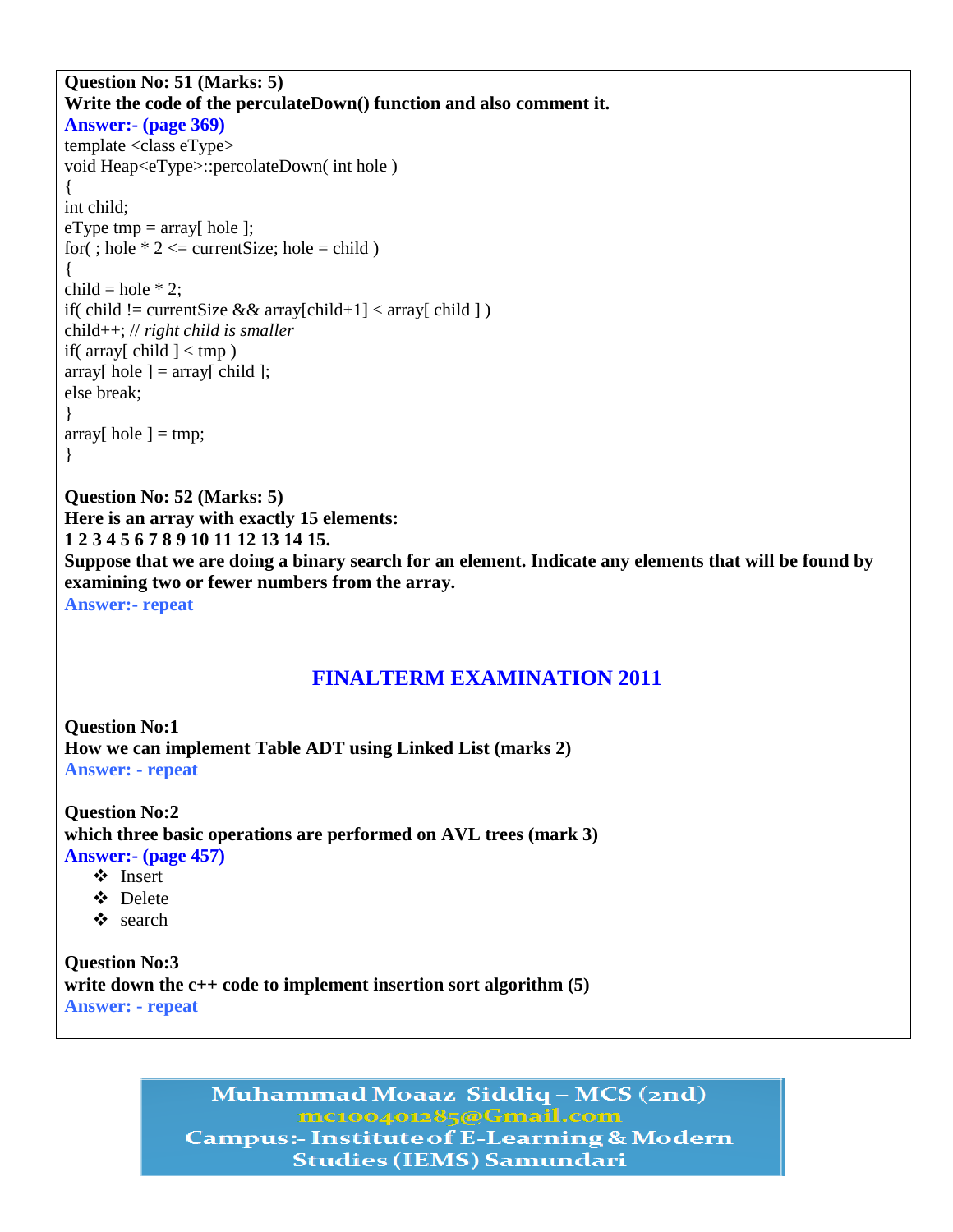#### **Question No:4 Give the name of three Divide and Conquer algorithms. (marks 3) Answer: - repeat**

**Question No:5 Here is an array of ten integers: 5 3 8 9 1 7 0 2 6 4 Draw this array after the FIRST iteration of the large loop in an insertion sort (sorting from smallest to largest). This iteration has shifted at least one item in the array! (marks 3) Answer: - repeat**

# **FINALTERM EXAMINATION 2011**

### **Question No: 1**

**For smaller list linear insertion sort is perform well but for large list Quick sort suitable to apply/justify why????????**

#### **Answer:-**

Since for smaller lists number of comparisons and interchange (if needed) decreases radically in insertion sort than quick sort. For larger lists, opposite occurs in both sorting techniques.

### **Question No: 2**

**Here is a array of exactly 15 elements**

**1 2 3 4 5 6 7 8 9 10 11 12 13 14 15**

**Suppose that we are doing a binary search for an elemnt .Indicate any element that will be found by examining two or fewer number from the array (5 mrks)**

**Answer:- repeat**

#### **Question No: 3 Write the applications of heap. Answer:- (page 84)**

The stack and heap are used in function calls. When we allocate memory dynamically in our programs, it is allocated from the heap. The use of priority queue with the help of heap is a major application. The priority queue is itself a major data structure, much-used in operating systems. Similarly priority queue data structure is used in network devices especially in routers. Heap data structure is also employed in sorting algorithms.

**Question No: 4 Write down the c++ code for selection sort (5 marks) Answer: - repeat**

**Question No: 5 Write the application of binary search tree Answer: - (page 369)**  The searching and sorting operations are very common in computer science with the help of binary search tree.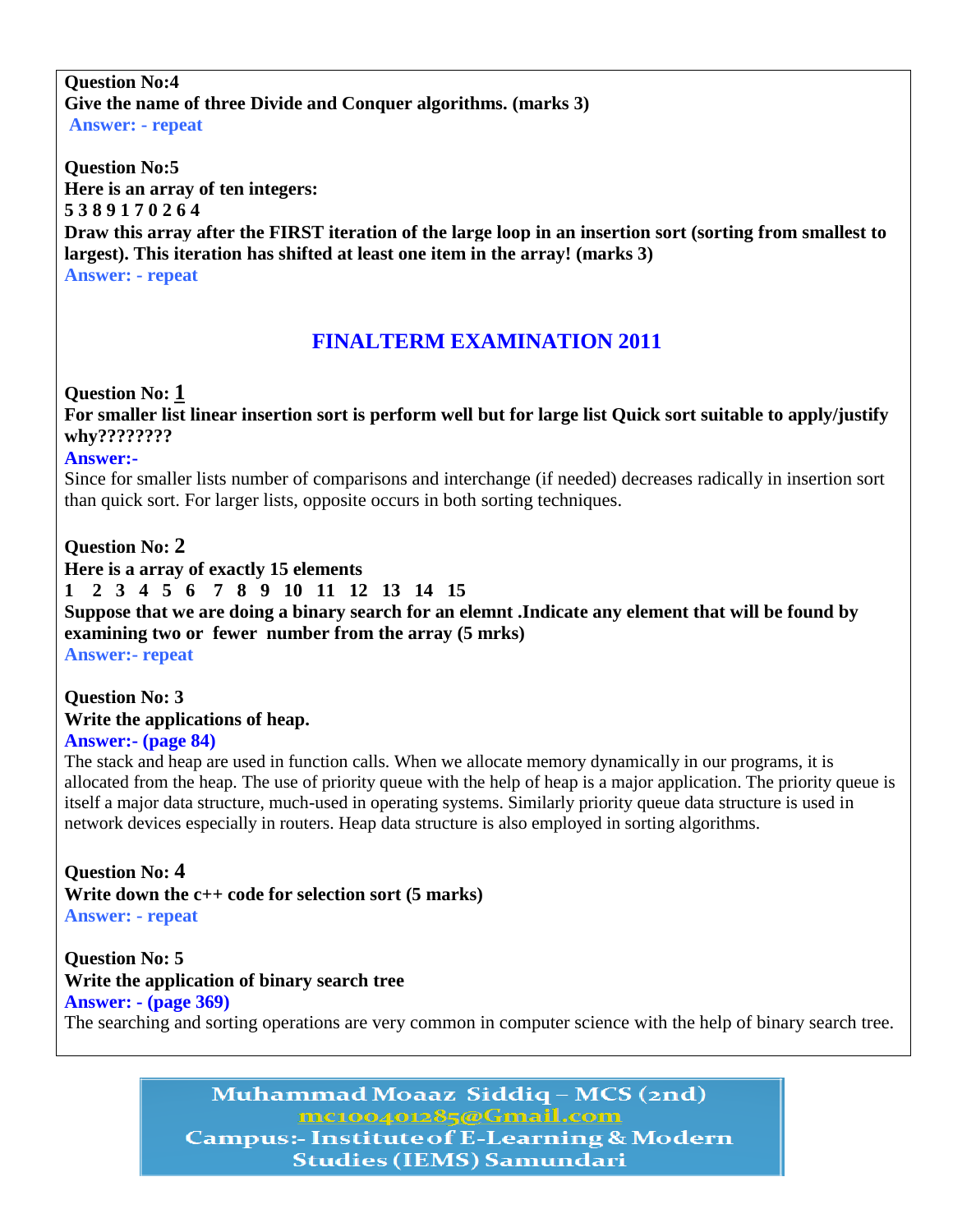#### **Question No: 6 Write the about disjoint set? Answer: - repeat**

**Question No: 7**

**Heapify the elements of the following array (reading from left to right ) into a Min Heap and show that Min Heap contents in the form of array as shown below,**

| original array          |  | Q |  |  |  |
|-------------------------|--|---|--|--|--|
| <b>Answer: - repeat</b> |  |   |  |  |  |

**Question No: 8 Represent the following binary tree in array**



**Answer: - repeat**

## **FINALTERM EXAMINATION 2011**

#### **Question No: 1**

**Write the any two operation of linked list that perform their function in one step. 2Marks Answer: - (page 38)**

- Add
- Remove
- $\triangle$  Find

**Question No: 2**

**Represent the following binary tree in array. 2Marks** 

A  $\left( \begin{array}{c} B \end{array} \right) \qquad \left( \begin{array}{c} C \end{array} \right)$  $\begin{array}{c} \text{D} \\ \text{E} \end{array}$  (E

**Answer: - repeat**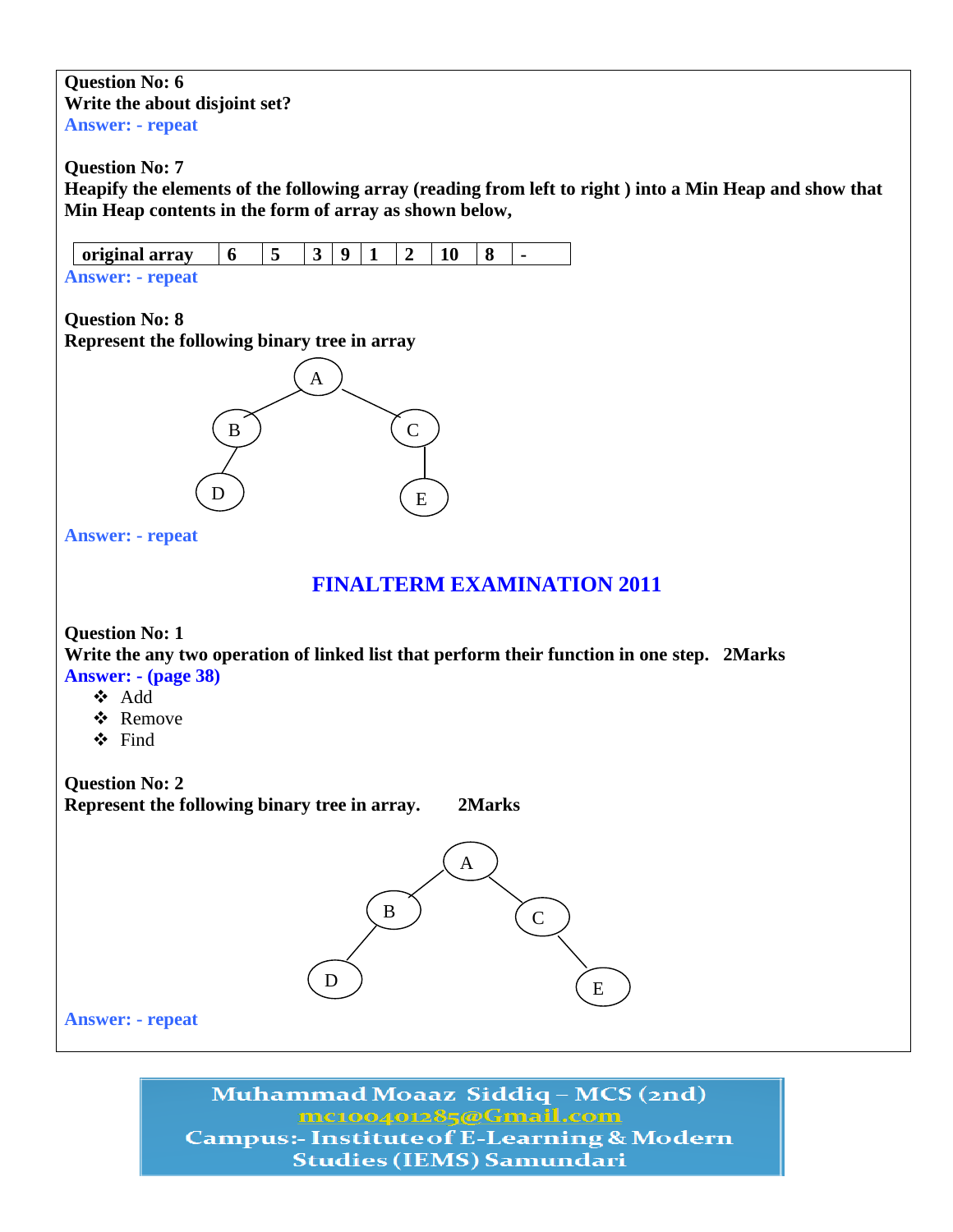**Question No: 3 Write different type of hashing. 2 Marks Answer: - [Click here for detail](http://www.leda-tutorial.org/en/unofficial/ch03s03.html)** Data structures that employ hashing methods to store keys (and information possibly associated to it) are denoted as **hashing types**. **Question No: 4 Give the table name that that we can on table abstract data type. 3mark Question No: 5 Explain the process of Deletion in a Min-Heap 3 Marks Answer: - repeat Question No: 6 What is skip list? 3 Marks Answer: - repeat Question No: 7 What we can conclude from the running time array of disjoint set. 5 Marks Answer: - repeat Question No: 8 77, 33,44,11,88,22,66,55 sort the following array using insertion algorithm. 5 Marks Answer: - See the same solution above Question No: 9 What is disjoint set? 5 Marks Answer: - repeat Question No:** 10 **Suppose we have the following representation for a complete Binary Search Tree, tell the Left and Right** 

**child nodes and Parent node of the node D ( Marks: 5)**

| A | B | $C$ D    | E | ' F | $\overline{G}$ | H |     | $\bf K$ | $\mathbf{L}$ | M | $\mathbf{N}$                              | $\overline{O}$  | P | $\mathbf R$         | $\mathbf{D}$ | $\mathbf{\mathbf{\mathsf{\Gamma}}}$ | $\cdots$ |
|---|---|----------|---|-----|----------------|---|-----|---------|--------------|---|-------------------------------------------|-----------------|---|---------------------|--------------|-------------------------------------|----------|
|   | ∼ | <u>ب</u> |   |     | $\mathbf{r}$   | 8 | l Q |         |              |   | $10 \mid 11 \mid 12 \mid 13 \mid 14 \mid$ | 15 <sup>1</sup> |   | $16$   17   18   19 |              | 20                                  | $\cdots$ |

**Answer: - repeat**

# **FINALTERM EXAMINATION 2011**

**1. Give one example of Hashing. (2) Answer: - repeat**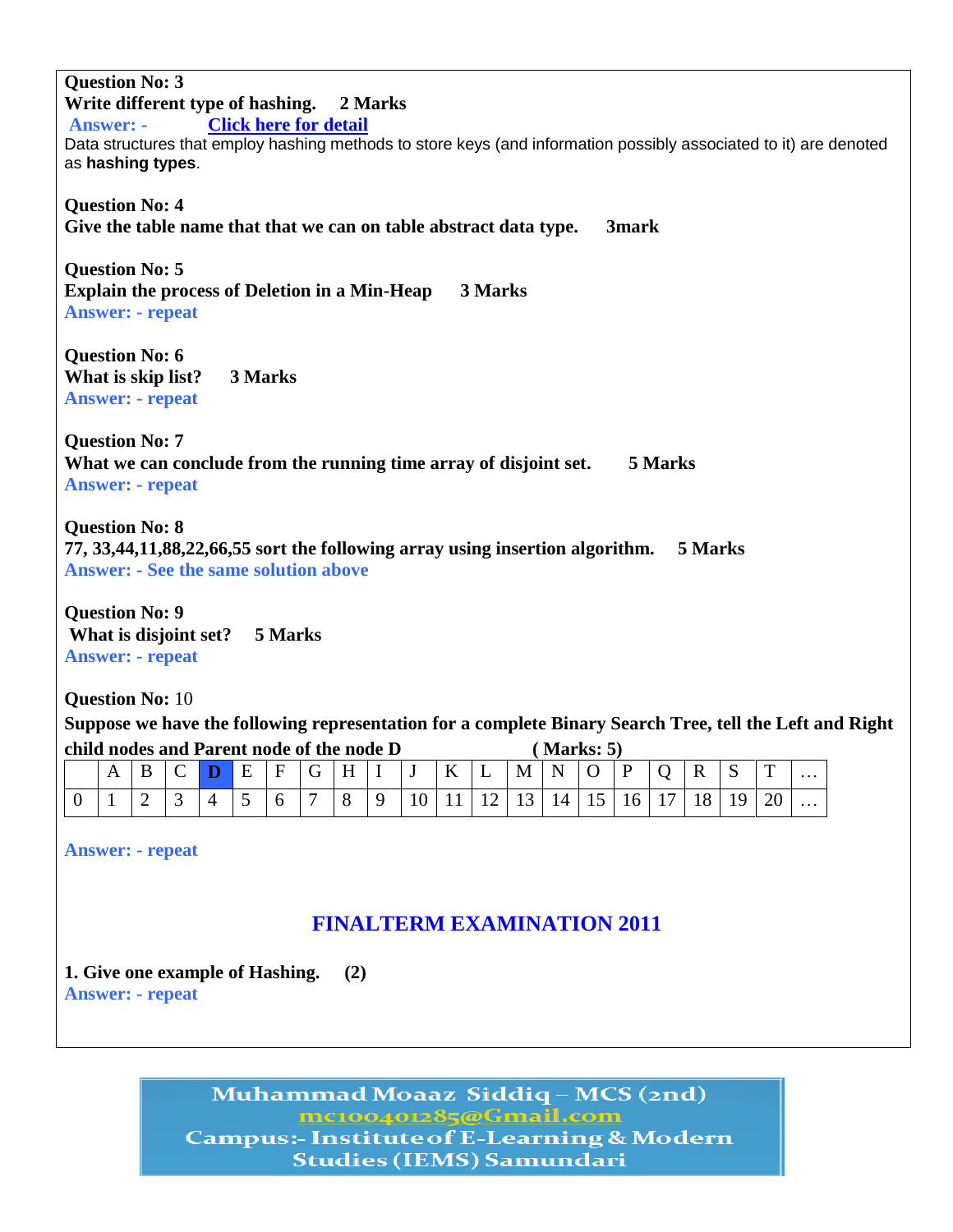**2. Give the operation names that we can perform on Table abstract data type. (2) Answer: - repeat**

**3. Define Linked List in your own words. (2) Answer: - repeat**

**4. Convert this tree representation of a heap into the corresponding array representation. (2)**



**Answer: - repeat**

**5. Here is an array of ten integers:**

**5 3 8 9 1 7 2 6 4**

**Draw this array after the FIRST iteration of the large loop in an insertion sort (Sorting from smallest to largest). This iteration has shifted at least one item in the array. (3) Answer:- repeat**

**6. Which implementation of disjoint set is better with respect space and why? (3) Answer: - repeat**

**7. Consider the following Min Heap apply operation delMin on it and show resultant Heap. (3)**



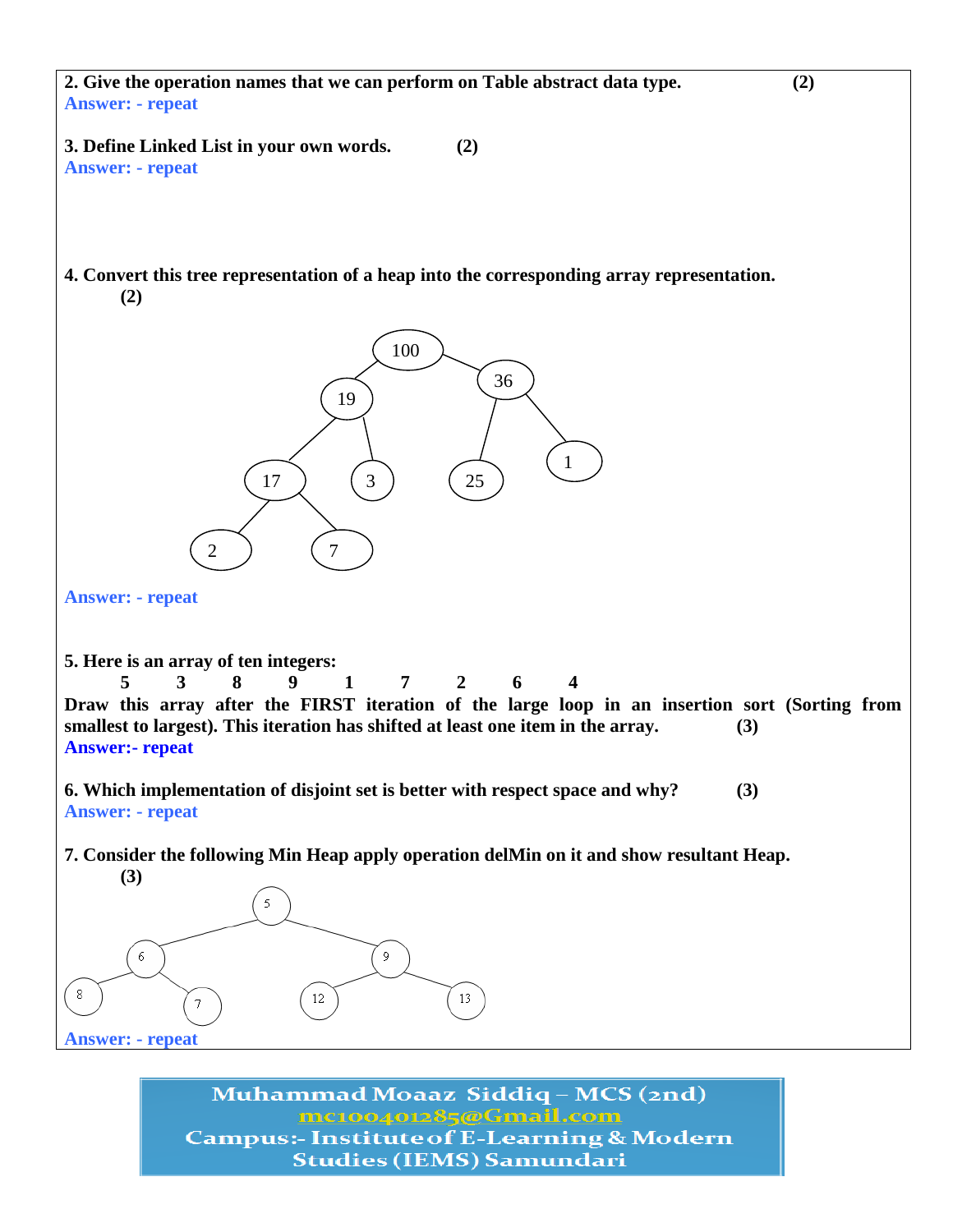## **8. Which is Dynamic Equivalence Problem with an example? (5)**

#### **Answer: - (page 395)**

We are using sets to store the elements. For this purpose, it is essential to remember which element belongs to which set. We know that the elements in a set are unique and a tree is used to represent a set. Each element in a tree has the same root, so the root can be used to name the set. The item (number) in the root will be unique as the set has unique values of items. We use this root as the name of set for our convenience. Otherwise, we can use any name of our choice. So the element in the root (the number) is used as the name of the set. The *find* operation will return this name. Due to the presence of many sets, there will be a collection of trees. In this collection, each tree will be representing one set. If there are ten elements, we will have ten sets initially. Thus there will be ten trees at the beginning. In general, we have N elements and initially there will be N trees. Each tree will have one element. Thus there will be N trees of one node. Now here comes a definition for this collection of trees, which states that a collection of trees is called a *forest*.

The trees used for the sets are not necessarily binary trees. That means it is necessary that each node should have a maximum of two children nodes. Here a n may have more than two children nodes. To execute the union operation in two sets, we merge the two trees of these sets in such a manner that the root of one tree points to the root of other. So there will be one root, resulting in the merger of the trees.

In the find operation, when we call *find*  $(x)$ , it helps us to know which set this *x* belongs to. Internally, we find this *x* in a tree in the *forest*. When this *x* is found in a tree the *find* returns the number at root node (the name of the set) of that tree.

#### **9. Here is an array of ten integers**

**5 3 8 9 1 7 0 2 6 4 Sort the array by using selection sort algorithm and show content of array after each step. (5) Answer: - repeat**

**10. Consider the following Binary tree and Delete the key 29, 35, 75 and 60 only. Show the resultant tree after deleting these keys. (5)**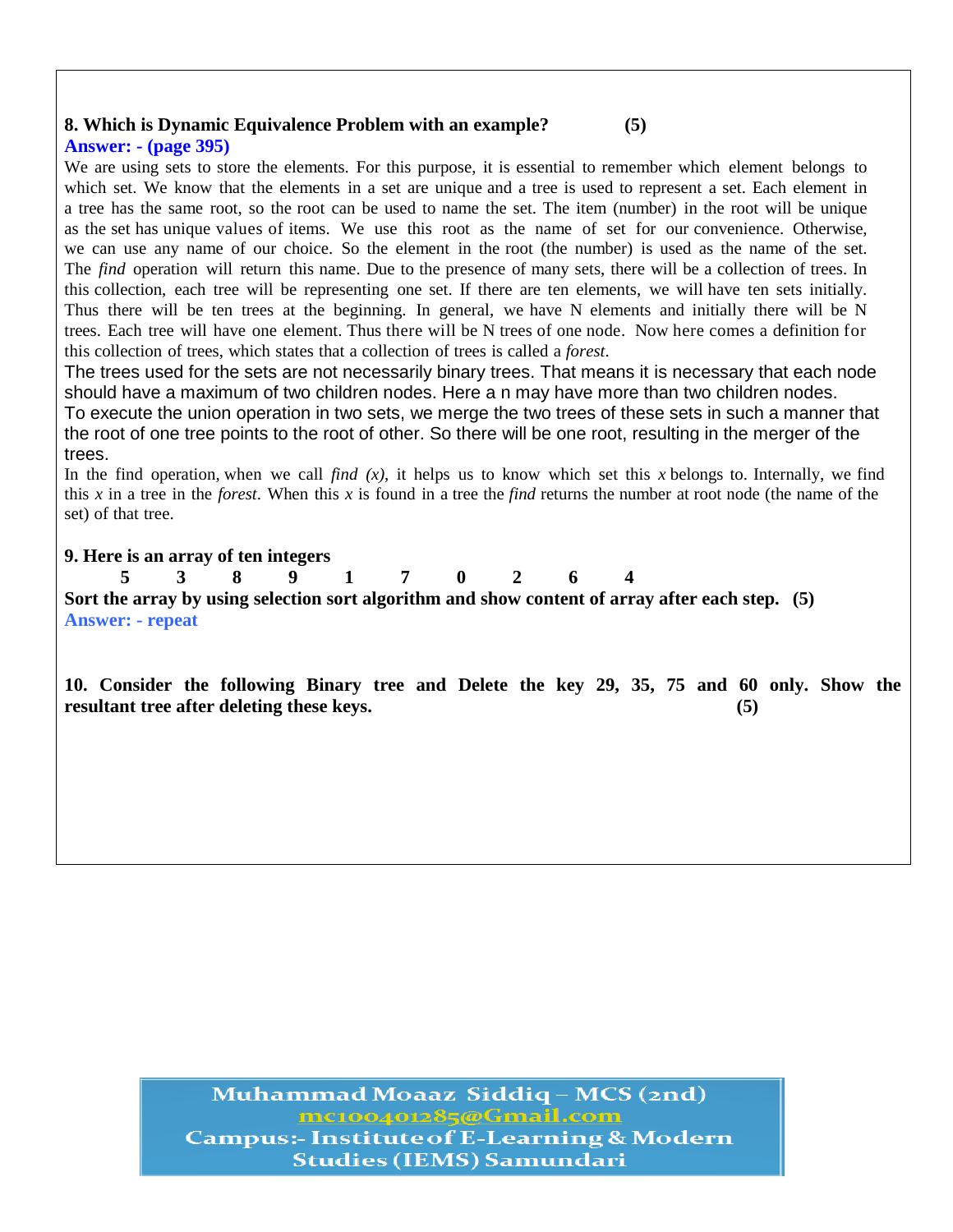

**Answer: - repeat**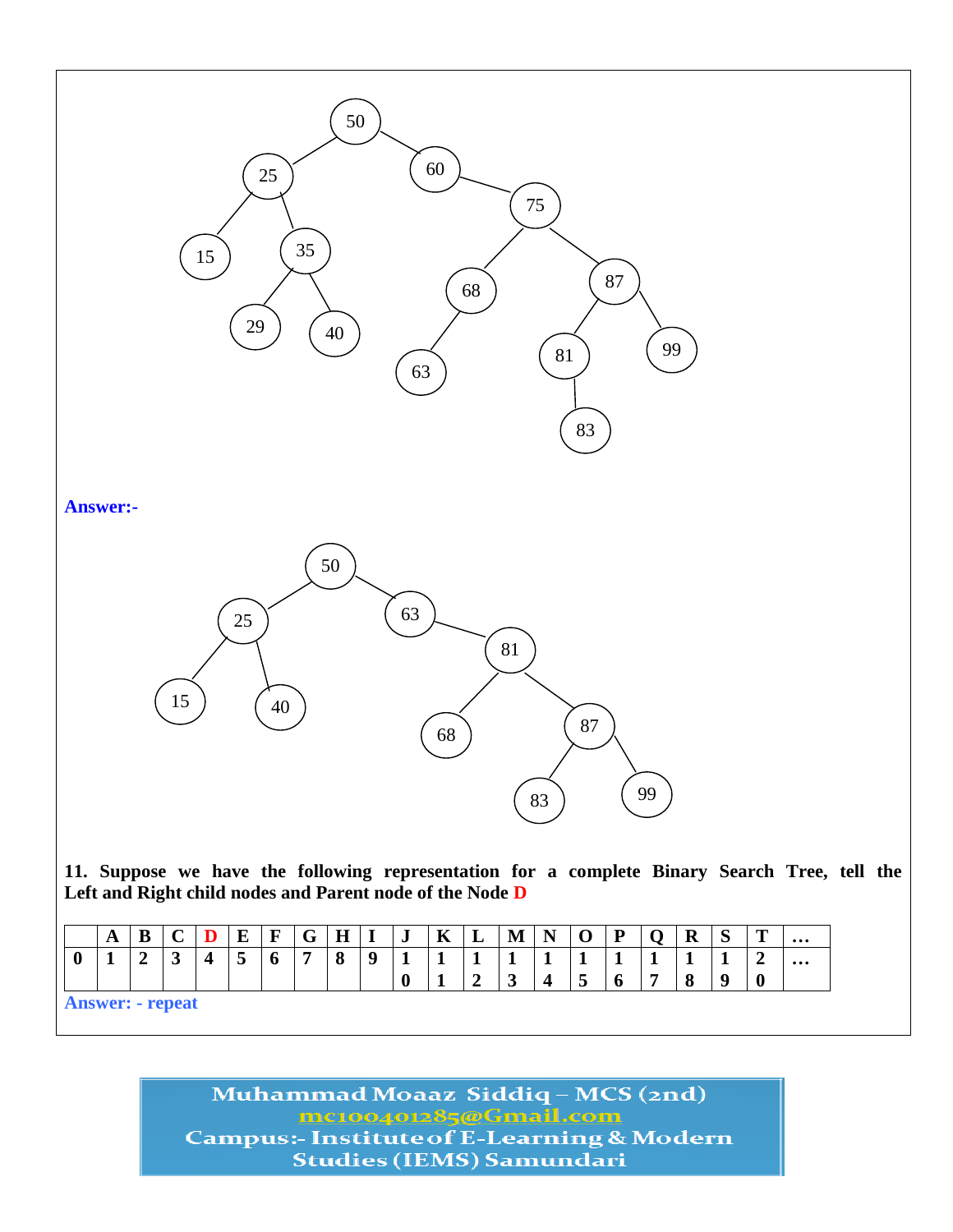# **FINALTERM EXAMINATION 2011**

**1) For a perfect binary tree of height 5, what will be the sum of heights of nodes? 2marks Answer: - repeat**

#### **2) Properties of equivalence class.**

**Answer: - repeat**

#### **3) Two ways for the implementation of Queue data structure.**

#### **Answer: - (Page 89, 91)**

- 1. Implementation of queue using linked list
- 2. Implementation of queue using Array.

#### **4) Worst case of selection sort**

#### **Answer: - [Click here for detail](http://www.personal.kent.edu/~rmuhamma/Algorithms/MyAlgorithms/Sorting/selectionSort.htm)**

The worst case occurs if the array is already sorted in descending order. Nonetheless, the time require by selection sort algorithm is not very sensitive to the original order of the array to be sorted.

#### **6) "is a sibling of" set of all human beings is equivalence relation or not? Explain.**

#### **Answer: (Page 387)**

#### **Yes it is an equivalence relation**

First rule is reflexive i.e. for all element  $x \square S$ ,  $x R x$ . Suppose that  $x$  is Haris so *Haris R Haris*. This is true because everyone is related to each other. Second is Symmetry: for all elements *x* and *y, x R y* if and only if *y R x*. Suppose that *y* is Saad. According to the rule, *Haris R Saad* if and only if *Saad R Haris*. If two persons are related, the relationship is symmetric i.e. if I am cousin of someone so is he. Therefore if Haris is brother of Saad, then Saad is certainly the brother of Haris. The family relationship is symmetric. This is not the symmetric in terms of respect but in terms of relationship. The transitivity is: ‗for all elements *x, y* and *z*. If *x R y* and *y R z*, then *x R z*'. Suppose *x* is Haris, *y* is Saad and *z* is Ahmed. If Haris "is related to" Saad, Saad "is related to" Ahmed. We can deduce that Haris ―is related to‖ Ahmed. This is also true in relationships. If you are cousin of someone, the cousin of that person is also related to you. He may not be your first cousin but is related to you.

#### **7) Linked memory**

#### **(Answer: Page 18)**

Linked memory is a memory in which the various cells of memory are not located continuously. In this process, each cell of the memory not only contains the value of the element but also the information where the next element of the list is residing in the memory. It is not necessary that the next element is at the next location in the memory. It may be anywhere in the memory. We have to keep a track of it.

Thus, in this way, the first element must explicitly have the information about the location of the second element.